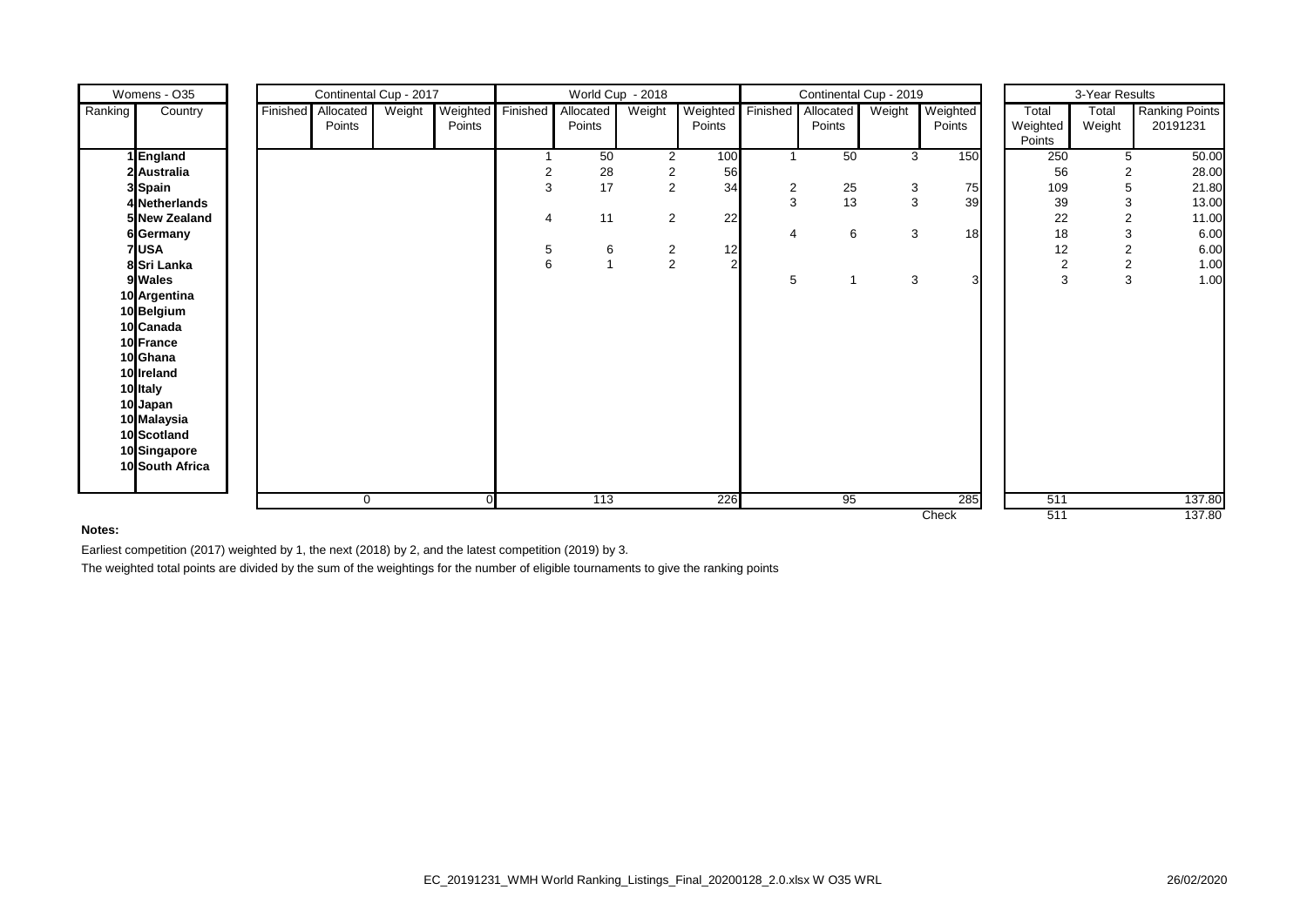| Worked Example Based on Womens O35 ranking points 20191231 |               |                          |                                                       | 4 |
|------------------------------------------------------------|---------------|--------------------------|-------------------------------------------------------|---|
| Seeding Country                                            | Ranking       | Region Division A Reason |                                                       |   |
|                                                            | <b>Points</b> |                          |                                                       |   |
|                                                            | 20191231      |                          |                                                       |   |
| 1 England                                                  | 50.00 E       |                          | 1 Current World Champions                             |   |
| 2 Australia                                                | 28.00 AO      |                          | 2 Highest ranked at last world cup                    |   |
| 3 Spain                                                    | 21.80 E       |                          | 2 Highest ranked at last world cup                    |   |
| 7 USA                                                      | 6.00 AP       |                          | 2 Highest ranked at last world cup                    |   |
| 4 Netherlands                                              | 13.00 E       |                          | 3 Highest in last CC not otherwised qualified country |   |
| 5 New Zealand                                              | 11.00 AO      |                          | 4 2nd highest ranked in region - no regional cup      |   |
| 8 Sri Lanka                                                | 1.00 AP       |                          | 4 2nd highest ranked in region - no regional cup      |   |
| 6 Germany                                                  | 6.00 E        |                          | 5 Highest ranked not otherwised qualified country     |   |
| 9 Wales                                                    | 1.00 E        |                          |                                                       |   |
| 10 Argentina                                               | $0.00$ AP     |                          |                                                       |   |
| 10 Belgium                                                 | 0.00 E        |                          |                                                       |   |
| 10 Canada                                                  | 0.00 E        |                          |                                                       |   |
| 10 France                                                  | 0.00 E        |                          |                                                       |   |
| 10 Ghana                                                   | $0.00$ AP     |                          |                                                       |   |
| 10 Ireland                                                 | 0.00 E        |                          |                                                       |   |
| 10 Italy                                                   | 0.00 E        |                          |                                                       |   |
| 10 Japan                                                   | $0.00$ AO     |                          |                                                       |   |
| 10 Malaysia                                                | $0.00$ AO     |                          |                                                       |   |
| 10 Scotland                                                | 0.00 E        |                          |                                                       |   |
| 10 Singapore                                               | $0.00$ AO     |                          |                                                       |   |
| 10 South Africa                                            | $0.00$ AP     |                          |                                                       |   |
|                                                            | 137.80        |                          |                                                       |   |
|                                                            |               |                          |                                                       |   |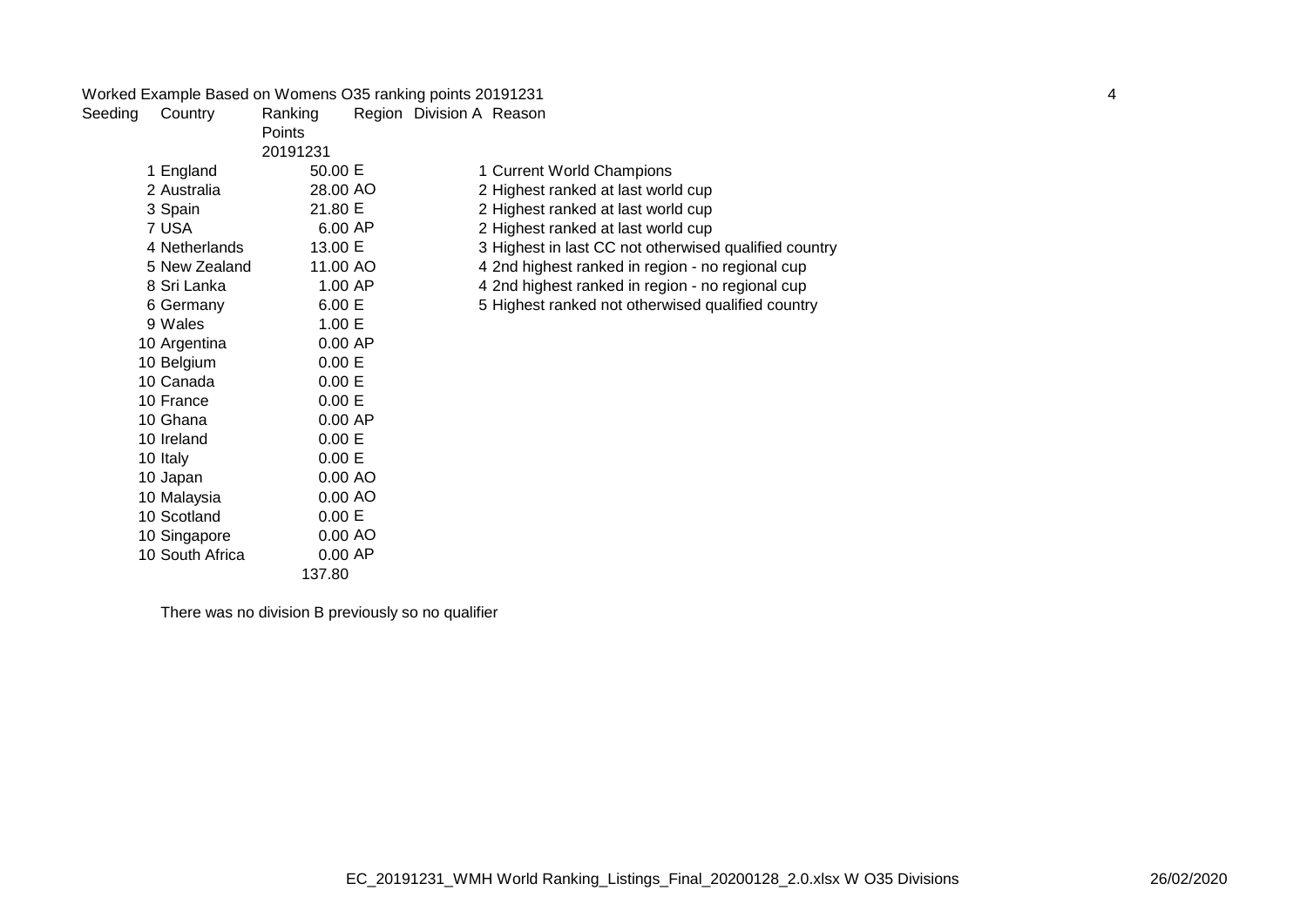|         | <b>Continental Cup - 2017</b><br><b>Mens - 035</b> |  |                |                     |        |                    | World Cup - 2018 |                     |                | <b>Continental Cup - 2019</b> |          |                       | 3-Year Results |                    |                          |                 |                   |
|---------|----------------------------------------------------|--|----------------|---------------------|--------|--------------------|------------------|---------------------|----------------|-------------------------------|----------|-----------------------|----------------|--------------------|--------------------------|-----------------|-------------------|
| Ranking | Country                                            |  | Finished       | Allocated<br>Points | Weight | Weighted<br>Points | Finished         | Allocated<br>Points | Weight         | Weighted<br>Points            | Finished | Allocated  <br>Points | Weight         | Weighted<br>Points | Total<br>Weighted        | Total<br>Weight | Ranking<br>Points |
|         |                                                    |  |                |                     |        |                    |                  |                     |                |                               |          |                       |                |                    | Points                   |                 | 20191231          |
|         | Australia                                          |  |                |                     |        | $\blacksquare$     |                  | 50                  | $\overline{2}$ | 100                           |          |                       |                |                    | 100                      | 2               | 50.00             |
|         | 2 England                                          |  |                |                     |        |                    | 2                | 31                  | $\overline{2}$ | 62                            |          | 50                    | 3              | 150                | 212                      | 5               | 42.40             |
|         | Germany                                            |  |                |                     |        |                    | 3                | 21                  | $\overline{2}$ | 42                            |          | 31                    | 3              | 93                 | 135                      | 5               | 27.00             |
|         | Ireland                                            |  |                |                     |        |                    |                  |                     |                |                               |          | 21                    | 3              | 63                 | 63                       | 3               | 21.00             |
|         | 5 Scotland                                         |  |                |                     |        |                    |                  | 15                  | 2              | 30                            |          | 15                    | 3              | 45                 | 75                       | 5               | 15.00             |
|         | 6 South Africa                                     |  |                |                     |        |                    | 5                | 10                  | 2              | 20                            |          |                       |                |                    | 20                       |                 | 10.00             |
|         | ' Spain                                            |  | $\overline{2}$ | 15                  |        | 15                 | 6                | 5                   | $\overline{2}$ | 10                            | 5        | 10                    | 3              | 30                 | 55                       | 6               | 9.17              |
|         | 8 Netherlands                                      |  |                | 50                  |        | 50                 |                  |                     |                |                               |          |                       | 3              |                    | 50                       | 6               | 8.33              |
|         | 9 Wales                                            |  | 3              |                     |        |                    | ⇁                |                     | $\overline{2}$ | $\mathbf{2}$                  | 6        | 5                     | 3              | 15                 | 18                       | 6               | 3.00              |
|         | 10 Denmark                                         |  |                |                     |        |                    |                  |                     |                |                               |          |                       | 3              | 3                  |                          | 3               | 1.00              |
| 11      | Argentina                                          |  |                |                     |        |                    |                  |                     |                |                               |          |                       |                |                    |                          |                 |                   |
| 11      | Belgium                                            |  |                |                     |        |                    |                  |                     |                |                               |          |                       |                |                    |                          | 3               |                   |
| 11      | Canada                                             |  |                |                     |        |                    |                  |                     |                |                               |          |                       |                |                    |                          |                 |                   |
| 11      | France                                             |  |                |                     |        |                    |                  |                     |                |                               |          |                       |                |                    |                          | 3               |                   |
| 11      | Italy                                              |  |                |                     |        |                    |                  |                     |                |                               |          |                       |                |                    |                          |                 |                   |
| 11      | Japan                                              |  |                |                     |        |                    |                  |                     |                |                               |          |                       |                |                    | $\overline{\phantom{a}}$ | 3               |                   |
| 11      | Malaysia                                           |  |                |                     |        |                    |                  |                     |                |                               |          |                       |                |                    |                          | 3               |                   |
| 11      | New Zealand                                        |  |                |                     |        |                    |                  |                     |                |                               |          |                       |                |                    |                          |                 |                   |
| 11      | Singapore                                          |  |                |                     |        |                    |                  |                     |                |                               |          |                       |                |                    |                          | 3               |                   |
|         | $11$ USA                                           |  |                |                     |        |                    |                  |                     |                |                               |          |                       | 3              |                    |                          | 3               |                   |
|         |                                                    |  |                | 66                  |        | 66                 |                  | 133                 |                | 266                           |          | 133                   |                | 399                | 731                      |                 | 186.90            |
|         |                                                    |  |                |                     |        |                    |                  |                     |                |                               |          |                       |                | Check              | 731                      |                 | 186.90            |

Earliest competition (2017) weighted by 1, the next (2018) by 2, and the latest competition (2019) by 3.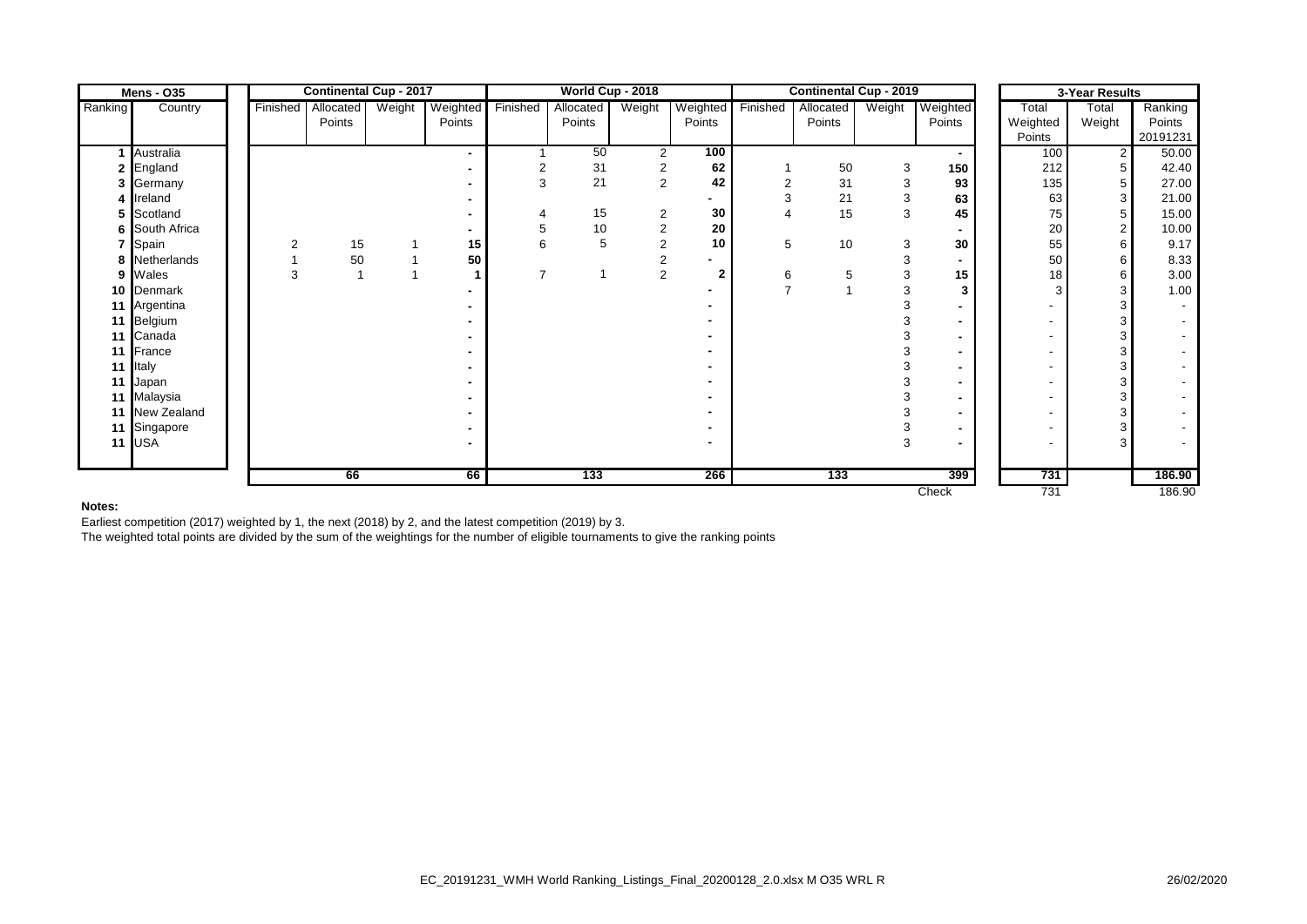|         | Worked Example Based on Mens O35 ranking points 20191231 |                               |                          |                                                                  |
|---------|----------------------------------------------------------|-------------------------------|--------------------------|------------------------------------------------------------------|
| Seeding | Country                                                  | Ranking<br>Points<br>20191231 | Region Division A Reason |                                                                  |
|         | 1 Australia                                              | 50.00 AO                      |                          | 1 Current World Champions                                        |
|         | 2 England                                                | 42.40 E                       |                          | 2 Highest ranked at last world cup                               |
|         | 6 South Africa                                           | 10.00 AP                      |                          | 2 Highest ranked at last world cup                               |
|         | 3 Germany                                                | 27.00 E                       |                          | 4 Highest in last CC not otherwised qualified country            |
|         | 4 Ireland                                                | 21.00 E                       |                          | 5 Highest ranked not otherwised qualified country                |
|         | 5 Scotland                                               | 15.00 E                       |                          | 5 Highest ranked not otherwised qualified country                |
|         | 7 Spain                                                  | 9.17 E                        |                          | 5 Highest ranked not otherwised qualified country                |
|         | 8 Netherlands                                            | 8.33 E                        |                          | 5 Highest ranked not otherwised qualified country                |
|         | 9 Wales                                                  | 3.00 E                        |                          |                                                                  |
|         | 10 Denmark                                               | 1.00 E                        |                          |                                                                  |
|         | 11 Argentina                                             | $0.00$ AP                     |                          | No involvement to date therefore not ranked so not in Division A |
|         | 11 Belgium                                               | 0.00 E                        |                          |                                                                  |
|         | 11 Canada                                                | 0.00 AP                       |                          |                                                                  |
|         | 11 France                                                | 0.00 E                        |                          |                                                                  |
|         | 11 Italy                                                 | 0.00 E                        |                          |                                                                  |
|         | 11 Japan                                                 | 0.00 A <sub>O</sub>           |                          | No involvement to date therefore not ranked so not in Division A |
|         | 11 Malaysia                                              | $0.00$ AO                     |                          | No involvement to date therefore not ranked so not in Division A |
|         | 11 New Zealand                                           | 0.00 A <sub>O</sub>           |                          |                                                                  |
|         | 11 Singapore                                             | 0.00 A <sub>O</sub>           |                          |                                                                  |
|         | <b>11 USA</b>                                            | 0.00 AP                       |                          |                                                                  |
|         |                                                          |                               |                          |                                                                  |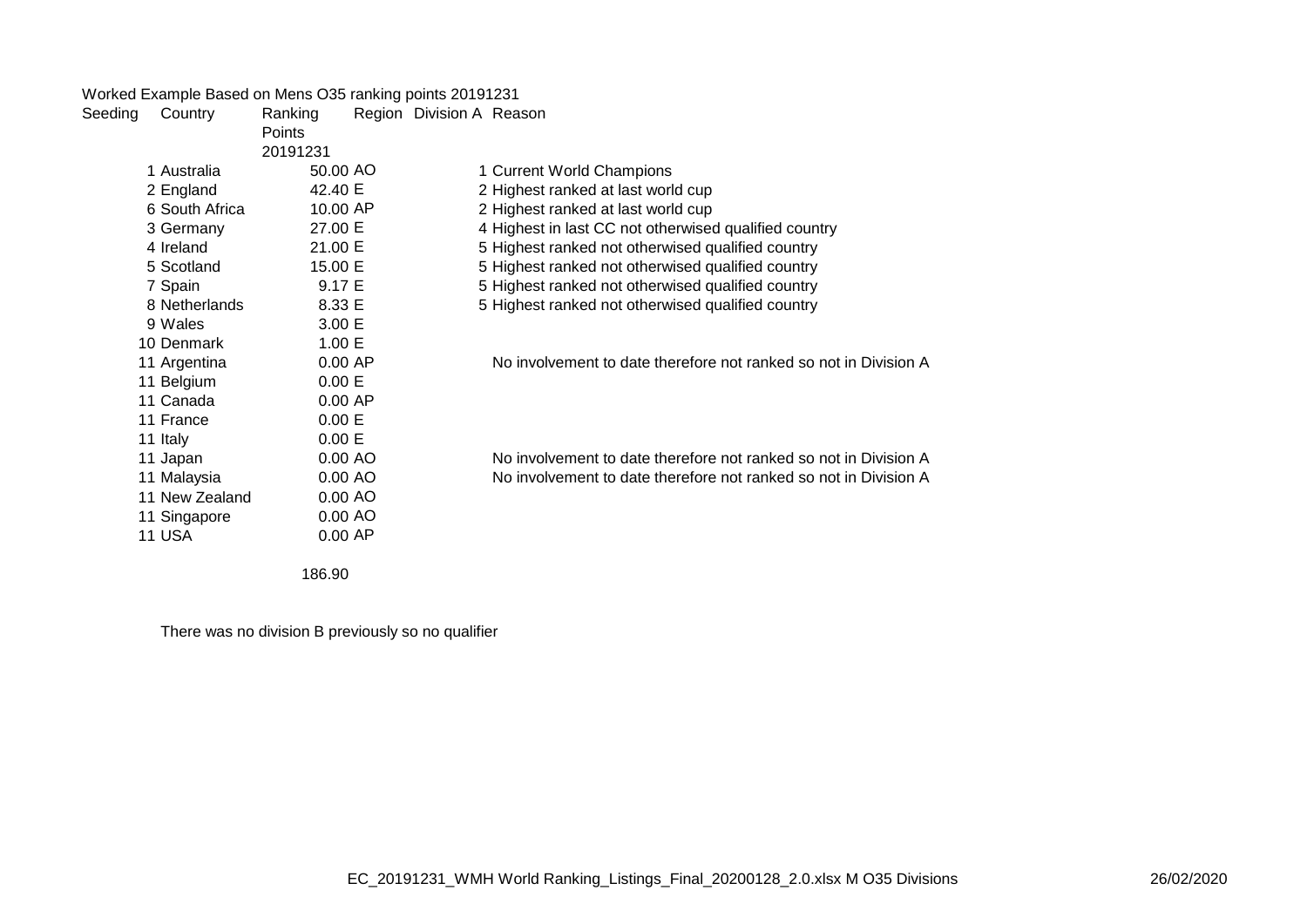|          | Womens - O40          |          | Continental Cup - 2017 |        |          |          |           | World Cup - 2018 |                |                | Continental Cup - 2019 |        |          | 3-Year Results |                |          |
|----------|-----------------------|----------|------------------------|--------|----------|----------|-----------|------------------|----------------|----------------|------------------------|--------|----------|----------------|----------------|----------|
| Ranking  | Country               | Finished | Allocated              | Weight | Weighted | Finished | Allocated | Weight           | Weighted       | Finished       | Allocated              | Weight | Weighted | Total          | Total          | Ranking  |
|          |                       |          | Points                 |        | Points   |          | Points    |                  | Points         |                | Points                 |        | Points   | Weighted       | Weight         | Points   |
|          |                       |          |                        |        |          |          |           |                  |                |                |                        |        |          | Points         |                | 20191231 |
|          | 1 Argentina           |          |                        |        |          |          | 50        | 2                | 100            |                |                        |        |          | 100            | 2              | 50.00    |
|          | 2England              | 3        | 24                     |        | 24       |          | 33        | $\overline{2}$   | 66             |                | 50                     | 3      | 150      | 240            | 6              | 40.00    |
|          | <b>3</b> Australia    |          |                        |        |          |          | 39        | $\overline{2}$   | 78             |                |                        |        |          | 78             | $\overline{2}$ | 39.00    |
|          | 4lNetherlands         |          | 50                     |        | 50       |          | 29        | $\overline{2}$   | 58             | $\overline{2}$ | 35                     | 3      | 105      | 213            | 6              | 35.50    |
|          | 5Germany              |          | 33                     |        | 33       |          | 24        | $\overline{2}$   | 48             | 3              | 27                     | 3      | 81       | 162            | 6              | 27.00    |
|          | 6lreland              |          | 18                     |        | 18       |          | 21        | $\overline{2}$   | 42             |                | 21                     | 3      | 63       | 123            | 6              | 20.50    |
|          | <b>7</b> South Africa |          |                        |        |          |          | 15        | 2                | 30             |                |                        |        |          | 30             | $\sqrt{2}$     | 15.00    |
|          | 8Spain                | 5        | 13                     |        | 13       |          | 18        | $\overline{2}$   | 36             | 6              | 11                     | 3      | 33       | 82             | 6              | 13.67    |
|          | 9 New Zealand         |          |                        |        |          | 9        | 12        | $\overline{2}$   | 24             |                |                        |        |          | 24             | $\overline{2}$ | 12.00    |
|          | 10IZimbabwe           |          |                        |        |          | 10       | 10        | $\overline{2}$   | 20             |                |                        |        |          | 20             | 2              | 10.00    |
| 11 Wales |                       | 6        | 8                      |        |          | 14       | 3         | $\overline{2}$   | 6              | 5              | 16                     | 3      | 48       | 62             | 6              | 10.33    |
| 12IUSA   |                       |          |                        |        |          | 11       |           | 2                | 16             |                |                        |        |          | 16             | $\overline{2}$ | 8.00     |
|          | 13 France             |          |                        |        |          | 15       |           | $\overline{2}$   |                | 7              | $\overline{7}$         | 3      | 21       | 25             | 5              | 5.00     |
|          | 14 Scotland           | 8        |                        |        |          | 13       |           | 2                |                | 8              |                        | 3      | 12       | 21             | 6              | 3.50     |
| 15 Italy |                       |          | 4                      |        |          | 12       | 6         | $\overline{2}$   | 12             |                |                        |        | $\Omega$ | 16             | 6              | 2.67     |
| 16 Ghana |                       |          |                        |        |          |          |           |                  |                | 9              |                        |        |          | 3              | 3              | 1.00     |
|          | 17 Belarus            |          |                        |        |          | 16       |           | $\overline{2}$   | $\overline{2}$ |                |                        |        |          | 2              | 5              | 0.40     |
|          | 18 Belgium            |          |                        |        |          |          |           |                  |                |                |                        |        |          |                |                |          |
|          | 18 Canada             |          |                        |        |          |          |           |                  |                |                |                        |        |          |                |                |          |
| 18 Japan |                       |          |                        |        |          |          |           |                  |                |                |                        |        |          |                |                |          |
|          | 18 Malaysia           |          |                        |        |          |          |           |                  |                |                |                        |        |          |                |                |          |
|          | 18 Singapore          |          |                        |        |          |          |           |                  |                |                |                        |        |          |                |                |          |
|          |                       |          |                        |        |          |          |           |                  |                |                |                        |        |          |                |                |          |
|          |                       |          | 151                    |        | 151      |          | 275       |                  | 550            |                | 172                    |        | 516      | 1217           |                | 293.57   |
|          |                       |          |                        |        |          |          |           |                  |                |                |                        |        | Check    | 1217           |                | 293.57   |

Earliest competition (2017) weighted by 1, the next (2018) by 2, and the latest competition (2019) by 3.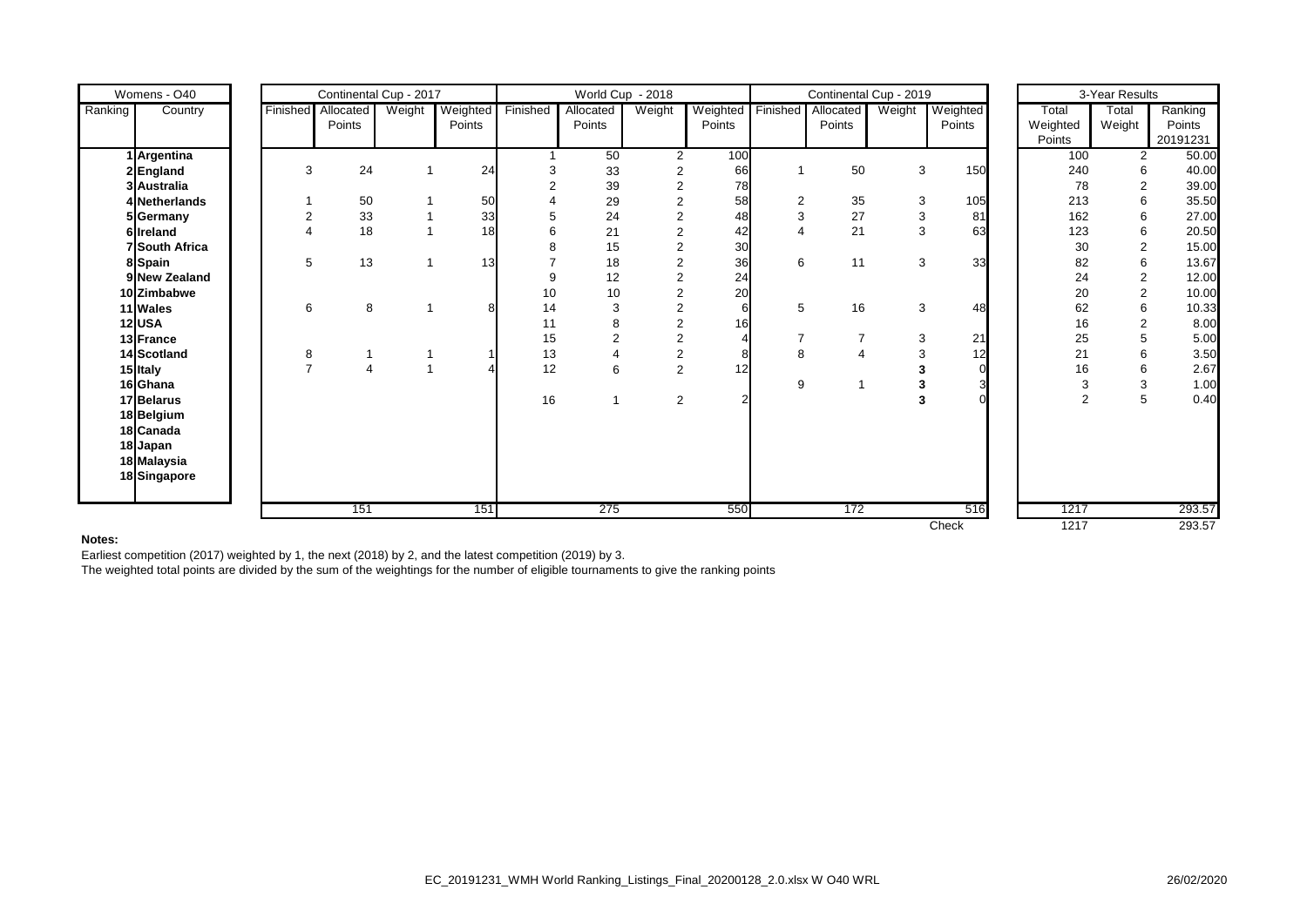|                 | Worked Example Based on Womens O40 ranking points 20191231 |           |                          |                                                          | 4 |
|-----------------|------------------------------------------------------------|-----------|--------------------------|----------------------------------------------------------|---|
| Seeding Country |                                                            | Ranking   | Region Division A Reason |                                                          |   |
|                 |                                                            | Points    |                          |                                                          |   |
|                 |                                                            | 20191231  |                          |                                                          |   |
|                 | 1 Argentina                                                | 50.00 AP  |                          | 1 Current World Champions                                |   |
|                 | 2 England                                                  | 40.00 E   |                          | 2 Highest ranked at last world cup                       |   |
|                 | 3 Australia                                                | 39.00 AO  |                          | 2 Highest ranked at last world cup                       |   |
|                 | 7 South Africa                                             | 15.00 AP  |                          | 2 Highest ranked at last world cup                       |   |
|                 | 4 Netherlands                                              | 35.50 E   |                          | 4 Highest in last CC not otherwised qualified country    |   |
|                 | 9 New Zealand                                              | 12.00 AO  |                          | 4 2nd highest ranked at last world cup - no regional cup |   |
|                 | 10 Zimbabwe                                                | 10.00 AP  |                          | 4 2nd highest ranked at last world cup - no regional cup |   |
|                 | 5 Germany                                                  | 27.00 E   |                          | 5 Highest ranked not otherwised qualified country        |   |
|                 | 6 Ireland                                                  | 20.50 E   |                          |                                                          |   |
|                 | 8 Spain                                                    | 13.67 E   |                          |                                                          |   |
|                 | 11 Wales                                                   | 10.33 E   |                          |                                                          |   |
|                 | 12 USA                                                     | 8.00 AP   |                          |                                                          |   |
|                 | 13 France                                                  | 5.00 E    |                          |                                                          |   |
|                 | 14 Scotland                                                | 3.50 E    |                          |                                                          |   |
|                 | 15 Italy                                                   | 2.67 E    |                          |                                                          |   |
|                 | 16 Ghana                                                   | 1.00 AP   |                          |                                                          |   |
|                 | 17 Belarus                                                 | 0.40 E    |                          |                                                          |   |
|                 | 18 Belgium                                                 | 0.00 E    |                          |                                                          |   |
|                 | 18 Canada                                                  | $0.00$ AP |                          |                                                          |   |
|                 | 18 Japan                                                   | $0.00$ AO |                          |                                                          |   |
|                 | 18 Malaysia                                                | $0.00$ AO |                          |                                                          |   |
|                 | 18 Singapore                                               | $0.00$ AO |                          |                                                          |   |
|                 |                                                            | 293.57    |                          |                                                          |   |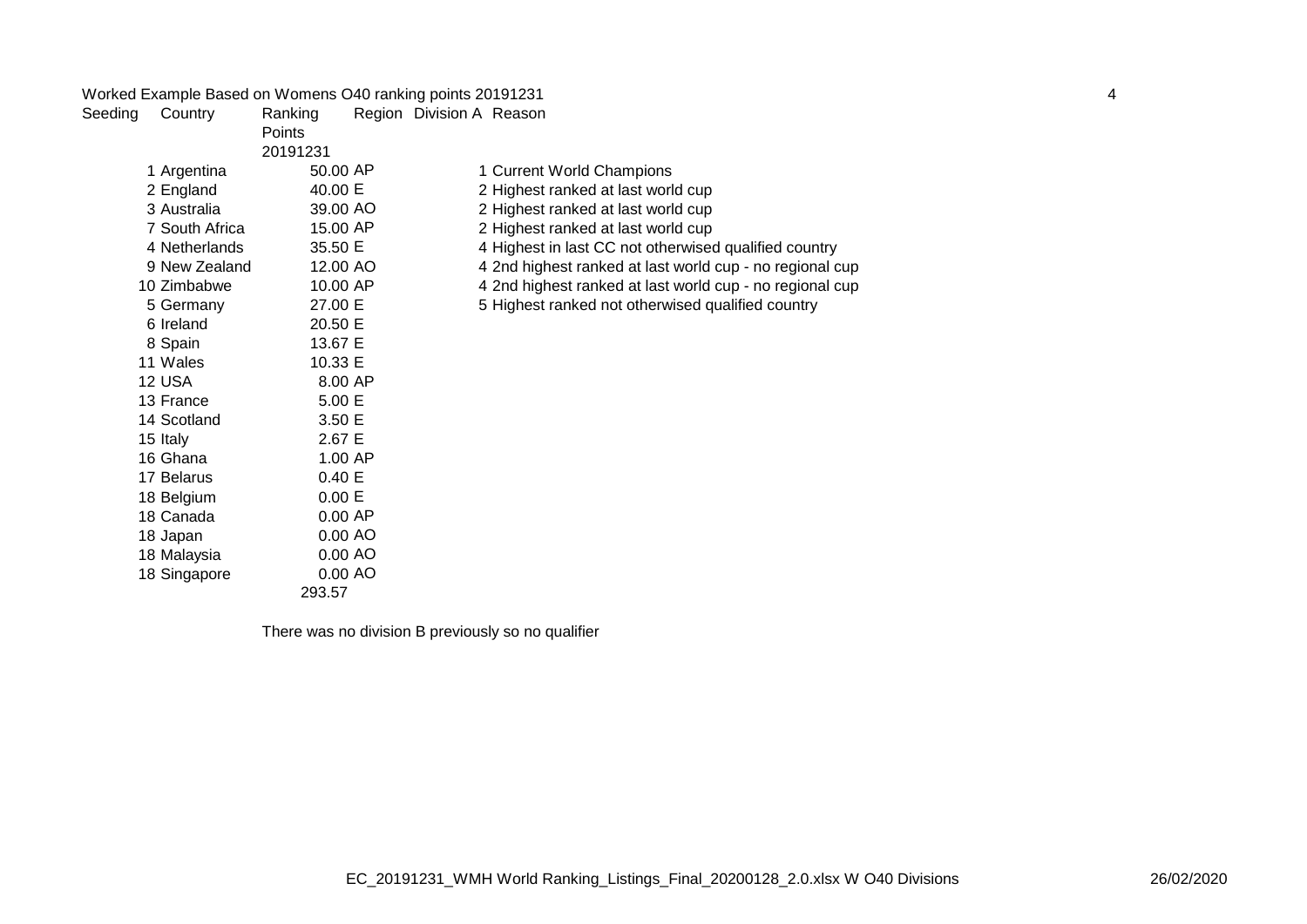|         | <b>Mens - 040</b>  |                | <b>Continental Cup - 2017</b> |                |          |          |                 | World Cup - 2018 |                |          | <b>Continental Cup - 2019</b> |        |          | 3-Year Results |                |          |
|---------|--------------------|----------------|-------------------------------|----------------|----------|----------|-----------------|------------------|----------------|----------|-------------------------------|--------|----------|----------------|----------------|----------|
| Ranking | Country            | Finished       | Allocated                     | Weight         | Weighted | Finished | Allocated       | Weight           | Weighted       | Finished | Allocated                     | Weight | Weighted | Total          | Total          | Ranking  |
|         |                    |                | Points                        |                | Points   |          | Points          |                  | Points         |          | Points                        |        | Points   | Weighted       | Weight         | Points   |
|         |                    |                |                               |                |          |          |                 |                  |                |          |                               |        |          | Points         |                | 20191231 |
|         | Spain              | $\overline{2}$ | 33                            |                | 33       | 2        | $\overline{38}$ | 2                | 76             |          | 50                            | 3      | 150      | 259            | 6              | 43.17    |
|         | 2 England          | 3              | 24                            | 1              | 24       |          | 50              | $\overline{2}$   | 100            | 3        | 27                            | 3      | 81       | 205            |                | 34.17    |
|         | 3 Argentina        |                |                               |                |          | 3        | 32              | $\overline{2}$   | 64             |          |                               |        |          | 64             |                | 32.00    |
|         | 4 France           | $\overline{7}$ | 4                             |                |          |          | 28              | $\overline{2}$   | 56             | 2        | 35                            | 3      | 105      | 165            | 6              | 27.50    |
|         | <b>USA</b>         |                |                               |                |          | 6        | 20              | $\overline{2}$   | 40             |          |                               |        |          | 40             |                | 20.00    |
|         | 6 Netherlands      | 1              | 50                            | $\overline{1}$ | 50       |          |                 | $\overline{2}$   | $\blacksquare$ | 4        | 21                            | 3      | 63       | 113            | 6              | 18.83    |
|         | <b>7</b> Australia |                |                               |                |          | 7        | 17              | $\overline{2}$   | 34             |          |                               |        |          | 34             |                | 17.00    |
|         | 8 Wales            |                |                               |                |          |          |                 |                  |                | 5        | 16                            | 3      | 48       | 48             | 3              | 16.00    |
|         | Germany            | 4              | 18                            | 1              | 18       | 5        | 23              | $\overline{2}$   | 46             |          | $\overline{7}$                | 3      | 21       | 85             | 6              | 14.17    |
|         | 10 South Africa    |                |                               |                |          | 8        | 14              | $\overline{2}$   | 28             |          |                               |        |          | 28             | $\overline{2}$ | 14.00    |
|         | 11 New Zealand     |                |                               |                |          | 9        | 11              | $\overline{2}$   | 22             |          |                               |        |          | 22             |                | 11.00    |
|         | 12 Scotland        | 5              | 13                            |                | 13       | 11       |                 | $\overline{2}$   | 14             | 6        | 11                            | 3      | 33       | 60             | 6              | 10.00    |
|         | 13 Ireland         | 6              | 8                             | 1              | 8        | 10       | 9               | $\overline{2}$   | 18             | 8        | $\overline{4}$                | 3      | 12       | 38             |                | 6.33     |
|         | 14 Omam            |                |                               |                |          | 13       | 3               | $\overline{2}$   | 6              |          |                               |        |          |                |                | 3.00     |
|         | 15 Italy           | 8              |                               | 1              |          | 12       |                 | $\overline{2}$   | 10             | 9        |                               | 3      | 3        | 14             | 6              | 2.33     |
| 16      | Sri Lanka          |                |                               |                |          | 14       |                 | $\overline{2}$   |                |          |                               |        |          |                | 2              | 2.00     |
| 17      | Denmark            |                |                               |                |          | 15       |                 | $\overline{2}$   | $\overline{2}$ |          |                               |        |          |                |                | 0.40     |
|         | 18 Belgium         |                |                               |                |          |          |                 |                  |                |          |                               |        |          |                |                |          |
|         | 18 Canada          |                |                               |                |          |          |                 |                  |                |          |                               |        |          |                | 3              |          |
| 18      | Japan              |                |                               |                |          |          |                 |                  |                |          |                               |        |          |                | 3              |          |
|         | 18 Malaysia        |                |                               |                |          |          |                 |                  |                |          |                               |        |          |                | 3              |          |
|         | 18 Singapore       |                |                               |                |          |          |                 |                  |                |          |                               |        |          |                | 3              |          |
|         |                    |                |                               |                |          |          |                 |                  |                |          |                               |        |          |                |                |          |
|         |                    |                | 151                           |                | 151      |          | 260             |                  | 520            |          | 172                           |        | 516      | 1,187          |                | 271.90   |
|         |                    |                |                               |                |          |          |                 |                  |                |          |                               |        | Check    | 1,187          |                | 271.90   |

Earliest competition (2017) weighted by 1, the next (2018) by 2, and the latest competition (2019) by 3.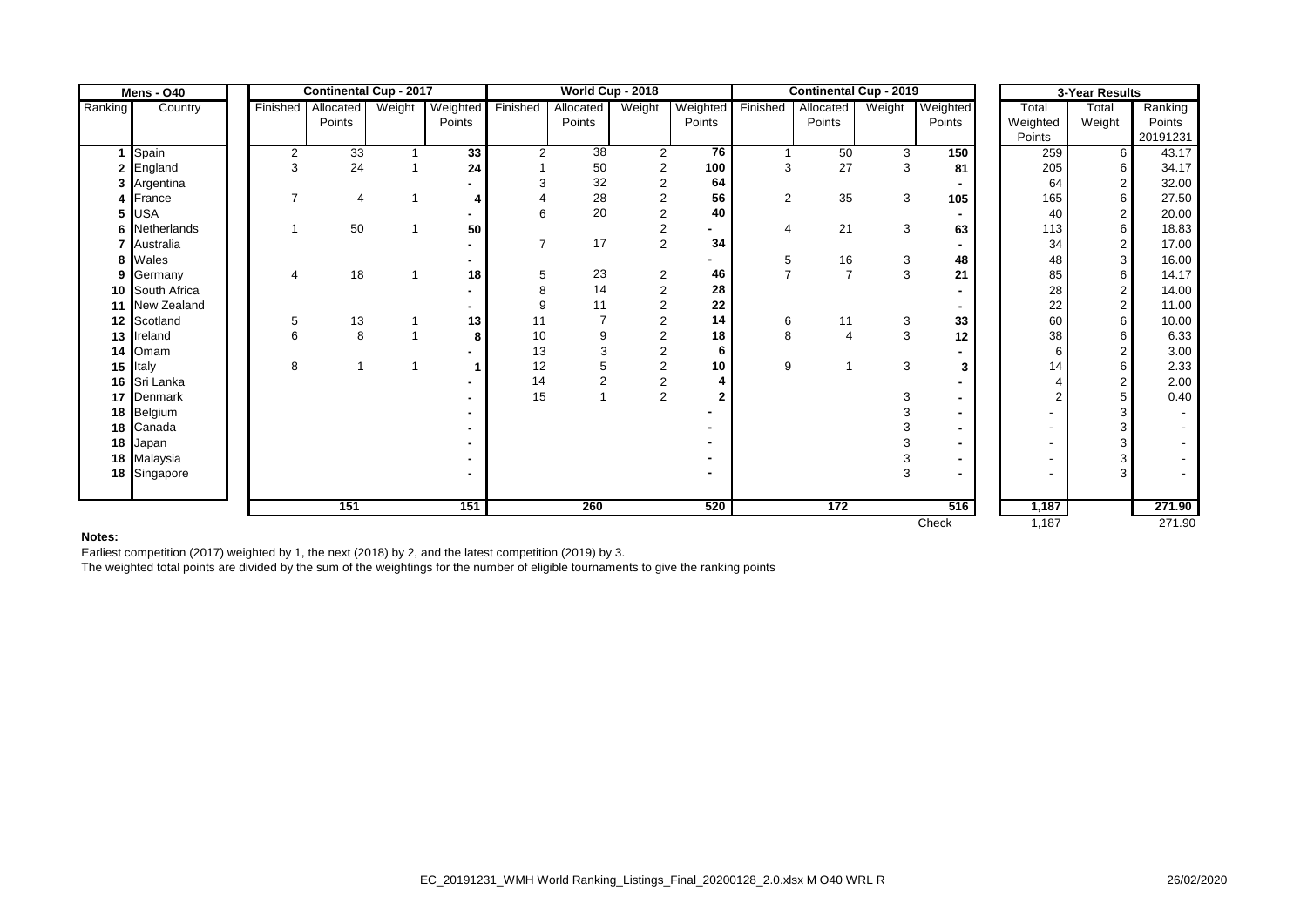| Worked Example Based on Mens O40 ranking points 20191231 |  |
|----------------------------------------------------------|--|
|----------------------------------------------------------|--|

| Seeding | Country         | Ranking<br>Points<br>20191231 | Region Division A Reason |                                                          |
|---------|-----------------|-------------------------------|--------------------------|----------------------------------------------------------|
|         | 2 England       | 34.17 E                       |                          | 1 Current World Champions                                |
|         | 1 Spain         | 43.17 E                       |                          | 2 Highest ranked at last world cup                       |
|         | 3 Argentina     | 32.00 AP                      |                          | 2 Highest ranked at last world cup                       |
|         | 7 Australia     | 17.00 AO                      |                          | 2 Highest ranked at last world cup                       |
|         | 4 France        | 27.50 E                       |                          | 4 Highest in last CC not otherwised qualified country    |
|         | 5 USA           | 20.00 AP                      |                          | 4 2nd highest ranked at last world cup - no regional cup |
|         | 11 New Zealand  | 11.00 AO                      |                          | 4 2nd highest ranked at last world cup - no regional cup |
|         | 6 Netherlands   | 18.83 E                       |                          | 5 Highest ranked not otherwised qualified country        |
|         | 8 Wales         | 16.00 E                       |                          |                                                          |
|         | 9 Germany       | 14.17 E                       |                          |                                                          |
|         | 10 South Africa | 14.00 AP                      |                          |                                                          |
|         | 12 Scotland     | 10.00 E                       |                          |                                                          |
|         | 13 Ireland      | 6.33 E                        |                          |                                                          |
|         | 14 Omam         | 3.00 AO                       |                          |                                                          |
|         | 15 Italy        | 2.33 E                        |                          |                                                          |
|         | 16 Sri Lanka    | 2.00 AO                       |                          |                                                          |
|         | 17 Denmark      | 0.40 E                        |                          |                                                          |
|         | 18 Belgium      | 0.00 E                        |                          |                                                          |
|         | 18 Canada       | $0.00$ AP                     |                          |                                                          |
|         | 18 Japan        | $0.00$ AO                     |                          |                                                          |
|         | 18 Malaysia     | $0.00$ AO                     |                          |                                                          |
|         | 18 Singapore    | 0.00 AO                       |                          |                                                          |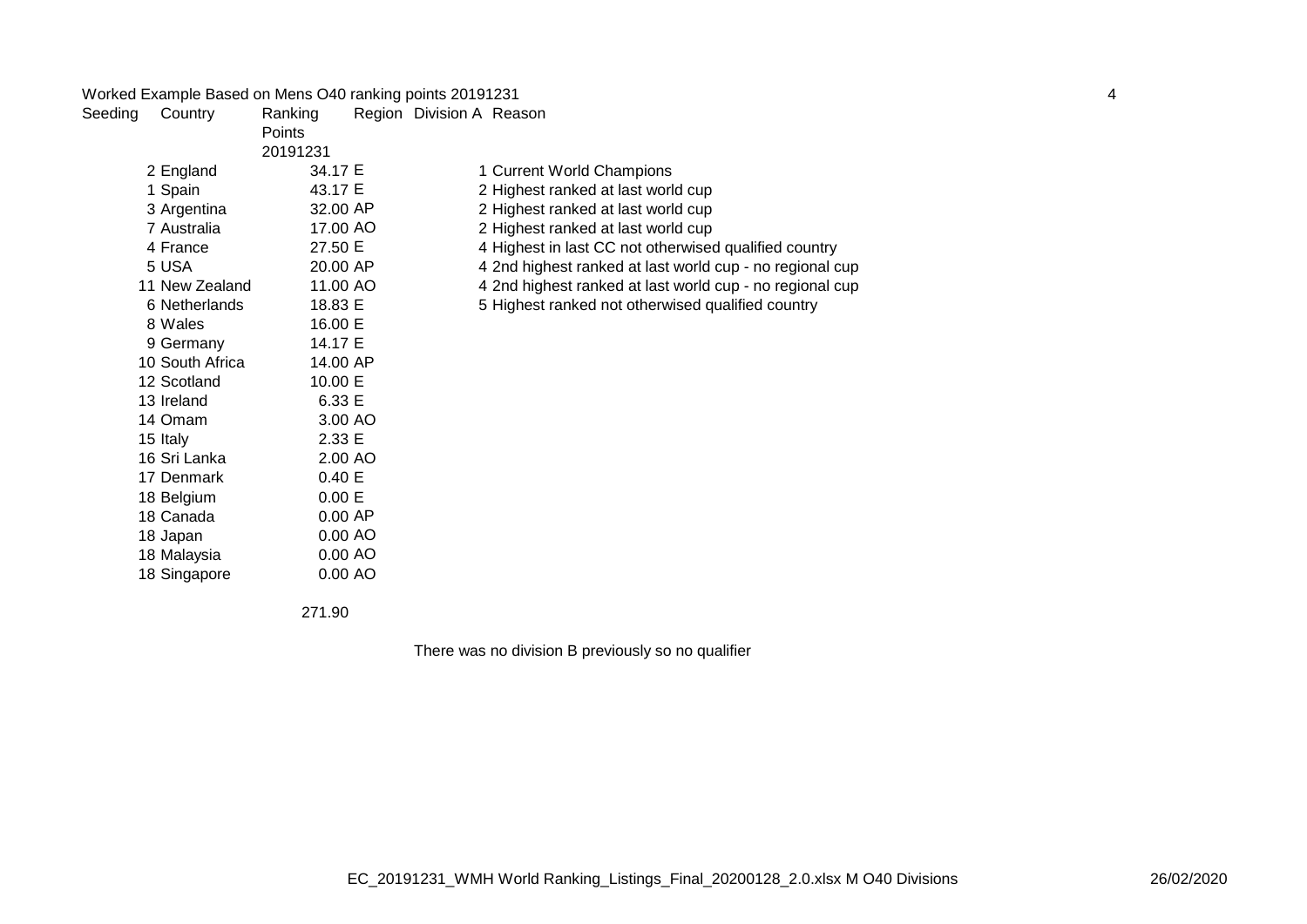| Womens - O45 |                    |          | Continental Cup - 2017 |        |                    | World Cup - 2018 |                     |                         |                    | Continental Cup - 2019 |                     |                           |                    | 3-Year Results              |                 |                                   |
|--------------|--------------------|----------|------------------------|--------|--------------------|------------------|---------------------|-------------------------|--------------------|------------------------|---------------------|---------------------------|--------------------|-----------------------------|-----------------|-----------------------------------|
| Ranking      | Country            | Finished | Allocated<br>Points    | Weight | Weighted<br>Points | Finished         | Allocated<br>Points | Weight                  | Weighted<br>Points | Finished               | Allocated<br>Points | Weight                    | Weighted<br>Points | Total<br>Weighted<br>Points | Total<br>Weight | <b>Ranking Points</b><br>20191231 |
|              | <b>Netherlands</b> |          | 50                     |        | 50                 |                  | 50                  | $\overline{2}$          | 100                |                        | 50                  | 3                         | 150                | 300                         | 6               | 50.00                             |
|              | 2England           | 2        | 28                     |        | 28                 | 2                | 37                  | $\overline{c}$          | 74                 | 3                      | 24                  | 3                         | 72                 | 174                         | 6               | 29.00                             |
|              | 3 Australia        |          |                        |        |                    | 4                | 25                  | $\overline{c}$          | 50                 |                        |                     |                           |                    | 50                          | $\overline{2}$  | 25.00                             |
|              | 4Spain             | 5        | 6                      |        |                    | 8                | 10                  | $\overline{2}$          | 20                 | 2                      | 33                  | 3                         | 99                 | 125                         | 6               | 20.83                             |
|              | 5 New Zealand      |          |                        |        |                    | 5                | 20                  | $\overline{2}$          | 40                 |                        |                     |                           |                    | 40                          | $\overline{2}$  | 20.00                             |
|              | 6 Germany          |          |                        |        |                    |                  |                     |                         |                    | $\overline{4}$         | 18                  | 3                         | 54                 | 54                          | 3               | 18.00                             |
|              | <b>7USA</b>        |          |                        |        |                    |                  | 13                  | 2                       | 26                 |                        |                     |                           |                    | 26                          | $\overline{2}$  | 13.00                             |
|              | 8 Russia           |          |                        |        |                    | 3                | 30                  | $\overline{c}$          | 60                 |                        |                     | 3                         | $\Omega$           | 60                          | 5               | 12.00                             |
|              | 9 Ireland          | 3        | 17                     |        | 17                 | 9                |                     | $\overline{c}$          | 14                 | 5                      | 13                  | 3                         | 39                 | 70                          | 6               | 11.67                             |
|              | 10 Scotland        |          |                        |        |                    | 6                | 17                  | $\overline{\mathbf{c}}$ | 34                 | 8                      |                     | 3                         | 3                  | 37                          | 5               | 7.40                              |
|              | 11 France          | 6        |                        |        |                    | 10               | 5                   | $\overline{c}$          | 10                 | 6                      | 8                   | $\ensuremath{\mathsf{3}}$ | 24                 | 35                          | 6               | 5.83                              |
|              | 12 Wales           |          | 11                     |        | 11                 | 12               |                     | $\overline{\mathbf{c}}$ |                    | $\overline{ }$         |                     | 3                         | 12                 | 25                          | 6               | 4.17                              |
|              | 13 Argentina       |          |                        |        |                    | 11               | 3                   | $\overline{2}$          |                    |                        |                     |                           |                    | 6                           | $\overline{2}$  | 3.00                              |
|              | 14 Belgium         |          |                        |        |                    |                  |                     |                         |                    |                        |                     |                           |                    |                             |                 |                                   |
|              | 14 Canada          |          |                        |        |                    |                  |                     |                         |                    |                        |                     |                           |                    |                             |                 |                                   |
|              | 14 Italy           |          |                        |        |                    |                  |                     |                         |                    |                        |                     |                           |                    |                             |                 |                                   |
|              | 14 Japan           |          |                        |        |                    |                  |                     |                         |                    |                        |                     |                           |                    |                             |                 |                                   |
|              | 14 Malaysia        |          |                        |        |                    |                  |                     |                         |                    |                        |                     |                           |                    |                             |                 |                                   |
|              | 14 Singapore       |          |                        |        |                    |                  |                     |                         |                    |                        |                     |                           |                    |                             |                 |                                   |
|              | 14 South Africa    |          |                        |        |                    |                  |                     |                         |                    |                        |                     |                           |                    |                             |                 |                                   |
|              |                    |          | 113                    |        | 113                |                  | 218                 |                         | 436                |                        | 151                 |                           | 453                | 1002                        |                 | 219.90                            |
|              |                    |          |                        |        |                    |                  |                     |                         |                    |                        |                     |                           | Check              | 1002                        |                 | 219.90                            |

Earliest competition (2017) weighted by 1, the next (2018) by 2, and the latest competition (2019) by 3.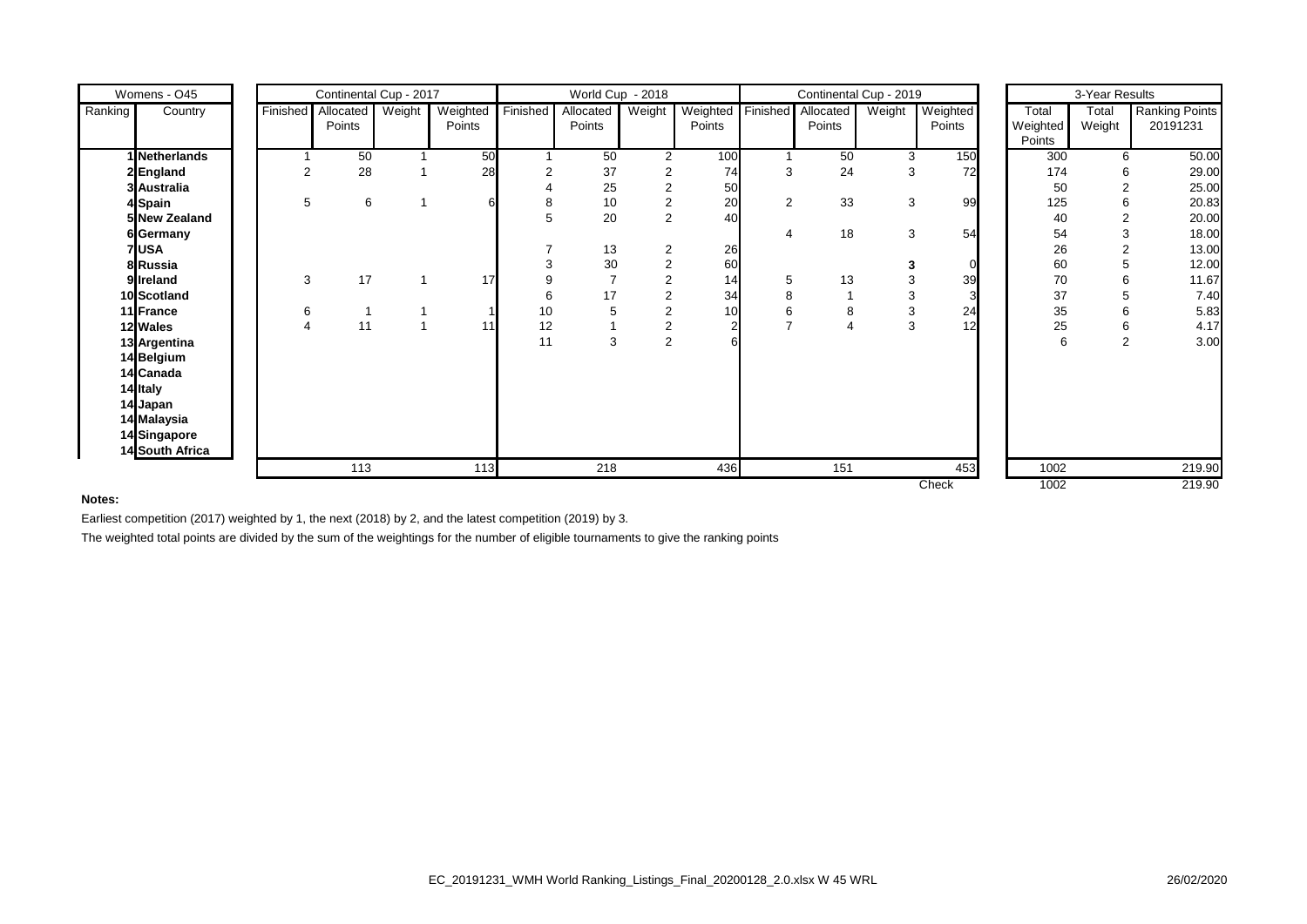| Country         | Ranking<br>Points |          |                                                                                                                                                                                                                                            |                                                                                        |
|-----------------|-------------------|----------|--------------------------------------------------------------------------------------------------------------------------------------------------------------------------------------------------------------------------------------------|----------------------------------------------------------------------------------------|
|                 |                   |          |                                                                                                                                                                                                                                            |                                                                                        |
| 1 Netherlands   |                   |          |                                                                                                                                                                                                                                            | 1 Current World Champions                                                              |
| 2 England       |                   |          |                                                                                                                                                                                                                                            | 2 Highest ranked at last world cup                                                     |
| 3 Australia     |                   |          |                                                                                                                                                                                                                                            | 2 Highest ranked at last world cup                                                     |
| 7 USA           |                   |          |                                                                                                                                                                                                                                            | 2 Highest ranked at last world cup                                                     |
| 4 Spain         |                   |          |                                                                                                                                                                                                                                            | 4 Highest in last CC not otherwised qualified country                                  |
| 5 New Zealand   |                   |          |                                                                                                                                                                                                                                            | 4 2nd highest ranked at last world cup - no regional cup                               |
| 6 Germany       |                   |          |                                                                                                                                                                                                                                            | 5 Highest ranked not otherwised qualified country                                      |
| 8 Russia        |                   |          |                                                                                                                                                                                                                                            | 5 Highest ranked not otherwised qualified country                                      |
| 9 Ireland       |                   |          |                                                                                                                                                                                                                                            |                                                                                        |
| 10 Scotland     |                   |          |                                                                                                                                                                                                                                            |                                                                                        |
| 11 France       |                   |          |                                                                                                                                                                                                                                            |                                                                                        |
| 12 Wales        |                   |          |                                                                                                                                                                                                                                            |                                                                                        |
| 13 Argentina    |                   |          |                                                                                                                                                                                                                                            | 2nd highest ranked at last world cup - no regional cup but outside top 12              |
| 14 Belgium      |                   |          |                                                                                                                                                                                                                                            |                                                                                        |
| 14 Canada       |                   |          |                                                                                                                                                                                                                                            |                                                                                        |
| 14 Italy        |                   |          |                                                                                                                                                                                                                                            |                                                                                        |
| 14 Japan        |                   |          |                                                                                                                                                                                                                                            |                                                                                        |
| 14 Malaysia     |                   |          |                                                                                                                                                                                                                                            |                                                                                        |
| 14 Singapore    |                   |          |                                                                                                                                                                                                                                            |                                                                                        |
| 14 South Africa |                   |          |                                                                                                                                                                                                                                            |                                                                                        |
|                 |                   |          |                                                                                                                                                                                                                                            |                                                                                        |
|                 |                   | 20191231 | 50.00 E<br>29.00 E<br>25.00 AO<br>13.00 AP<br>20.83 E<br>20.00 AO<br>18.00 E<br>12.00 E<br>11.67 E<br>7.40 E<br>5.83 E<br>4.17 E<br>3.00 AP<br>0.00 E<br>0.00 E<br>$0.00$ AP<br>$0.00$ AO<br>$0.00$ AO<br>$0.00$ AO<br>$0.00$ AP<br>219.90 | Worked Example Based on Womens O45 ranking points 20191231<br>Region Division A Reason |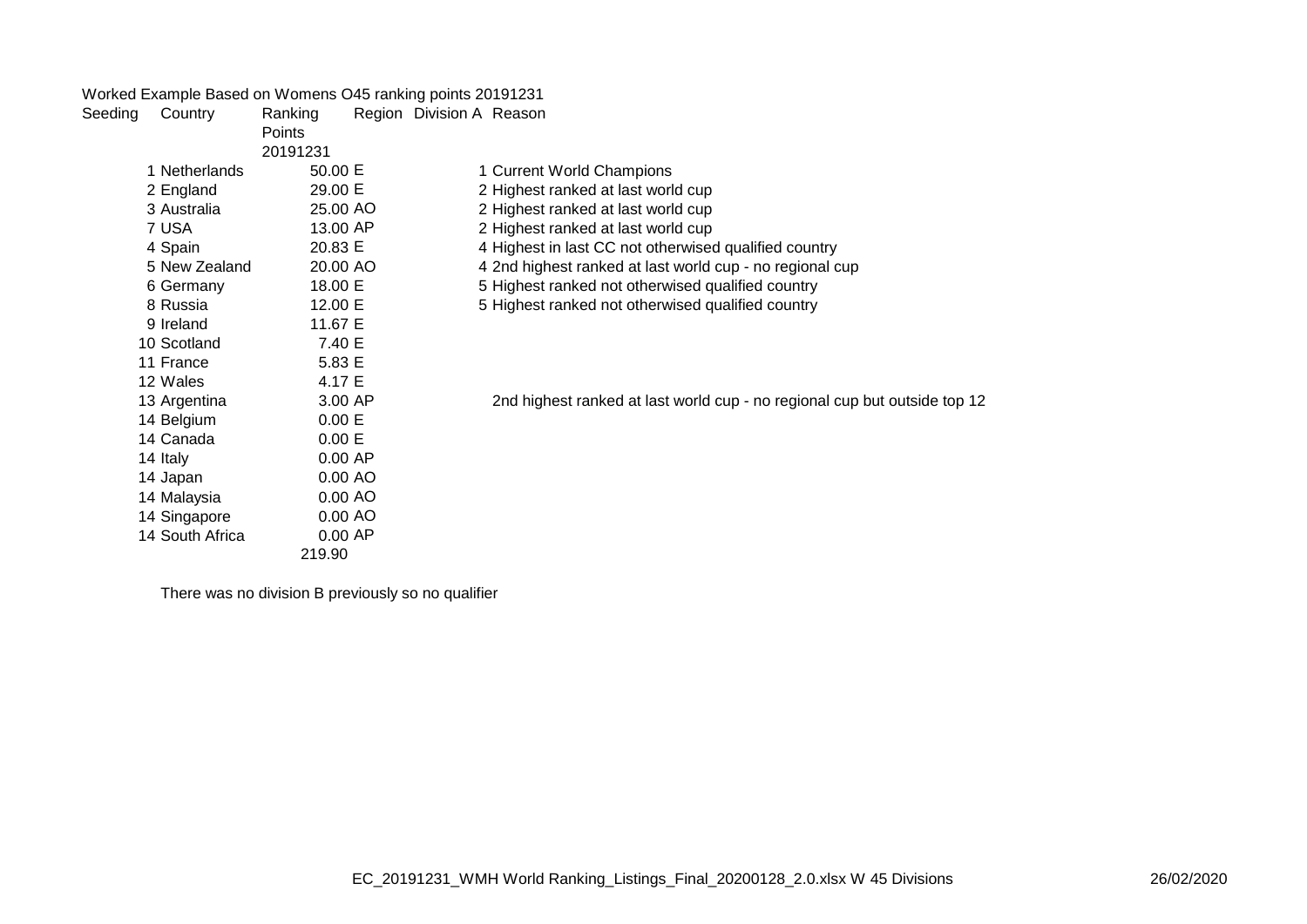|                | <b>Mens - 045</b> |                | <b>Continental Cup - 2017</b> |        |                    |          |                     | World Cup - 2018 |                    | <b>Continental Cup - 2019</b> |                     |              |                    | 3-Year Results              |                 |                               |       |
|----------------|-------------------|----------------|-------------------------------|--------|--------------------|----------|---------------------|------------------|--------------------|-------------------------------|---------------------|--------------|--------------------|-----------------------------|-----------------|-------------------------------|-------|
| Ranking        | Country           | Finished       | Allocated<br>Points           | Weight | Weighted<br>Points | Finished | Allocated<br>Points | Weight           | Weighted<br>Points | Finished                      | Allocated<br>Points | Weight       | Weighted<br>Points | Total<br>Weighted<br>Points | Total<br>Weight | Ranking<br>Points<br>20191231 |       |
|                | Netherlands       |                | 50                            |        | 50                 | 2        | 38                  | 2                | 76                 |                               | 21                  | 3            | 63                 | 189                         | 6               | 31.50                         | 31.50 |
| $\overline{2}$ | England           |                | 36                            |        | 36                 | 3        | 32                  | 2                | 64                 | 3                             | 27                  | 3            | 81                 | 181                         | 6               | 30.17                         | 30.17 |
|                | Scotland          |                | 13                            |        | 13                 | 13       | 3                   |                  |                    |                               | 50                  | $\mathbf{3}$ | 150                | 169                         | 6               | 28.17                         |       |
|                | Germany           |                | 22                            |        | 22                 |          | 17                  |                  | 34                 |                               | 35                  | $\mathsf 3$  | 105                | 161                         | 6               | 26.83                         |       |
| 5              | Spain             |                | 28                            |        | 28                 |          | 50                  | 2                | 100                |                               | $\overline{7}$      | $\mathbf{3}$ | 21                 | 149                         | 6               | 24.83                         |       |
|                | Australia         |                |                               |        |                    | 6        | 20                  |                  | 40                 |                               |                     |              |                    | 40                          |                 | 20.00                         |       |
|                | France            | 10             |                               |        |                    |          | 28                  | $\overline{2}$   | 56                 | 5                             | 16                  | 3            | 48                 | 105                         | 6               | 17.50                         |       |
| 8              | Ireland           | 5              | 17                            |        | 17                 |          | 23                  |                  | 46                 | 6                             | 11                  | $\mathbf{3}$ | 33                 | 96                          | 6               | 16.00                         |       |
|                | 9 New Zealand     |                |                               |        |                    | 8        | 14                  |                  | 28                 |                               |                     |              |                    | 28                          |                 | 14.00                         |       |
| 10             | Ghana             | 9              | 3                             |        | 3                  | 9        | 11                  | $\overline{2}$   | 22                 |                               |                     |              |                    | 25                          |                 | 8.33                          |       |
| 11             | <b>USA</b>        |                |                               |        |                    | 11       |                     | 2                | 14                 |                               |                     |              |                    | 14                          |                 | 7.00                          |       |
|                | 12 Wales          | $\overline{ }$ | 9                             |        | 9                  | 10       | 9                   | 2                | 18                 | 8                             | 4                   | 3            | 12                 | 39                          |                 | 6.50                          |       |
|                | 13 Malaysia       |                |                               |        |                    | 12       |                     | 2                | 10                 |                               |                     |              |                    | 10                          |                 | 5.00                          |       |
| 14             | Italy             | 8              | 6                             |        | 6                  | 15       |                     |                  | $\overline{2}$     | 9                             | -1                  | 3            | 3                  | 11                          |                 | 1.83                          |       |
|                | 15 Argentina      |                |                               |        |                    | 14       | 2                   | $\overline{2}$   |                    |                               |                     |              |                    |                             |                 | 2.00                          |       |
|                | 16 Belgium        |                |                               |        |                    |          |                     |                  |                    |                               |                     |              |                    |                             |                 |                               |       |
|                | 16 Canada         |                |                               |        |                    |          |                     |                  |                    |                               |                     |              | ۰                  |                             |                 |                               |       |
|                | 16 Japan          |                |                               |        |                    |          |                     |                  |                    |                               |                     |              |                    |                             |                 |                               |       |
|                | 16 Malaysia       |                |                               |        |                    |          |                     |                  |                    |                               |                     |              | ٠                  |                             |                 |                               |       |
|                | 16 Singapore      |                |                               |        |                    |          |                     |                  |                    |                               |                     | 3            |                    |                             |                 |                               |       |
|                | 16 South Africa   |                |                               |        |                    |          |                     |                  |                    |                               |                     | 3            | ٠                  |                             |                 |                               |       |
|                |                   |                | 185                           |        | 185                |          | 260                 |                  | 520                |                               | 172                 |              | 516                | 1,221                       |                 | 239.67                        |       |
|                |                   |                |                               |        |                    |          |                     |                  |                    |                               |                     |              | Check              | 1,221                       |                 | 239.67                        |       |

Earliest competition (2017) weighted by 1, the next (2018) by 2, and the latest competition (2019) by 3.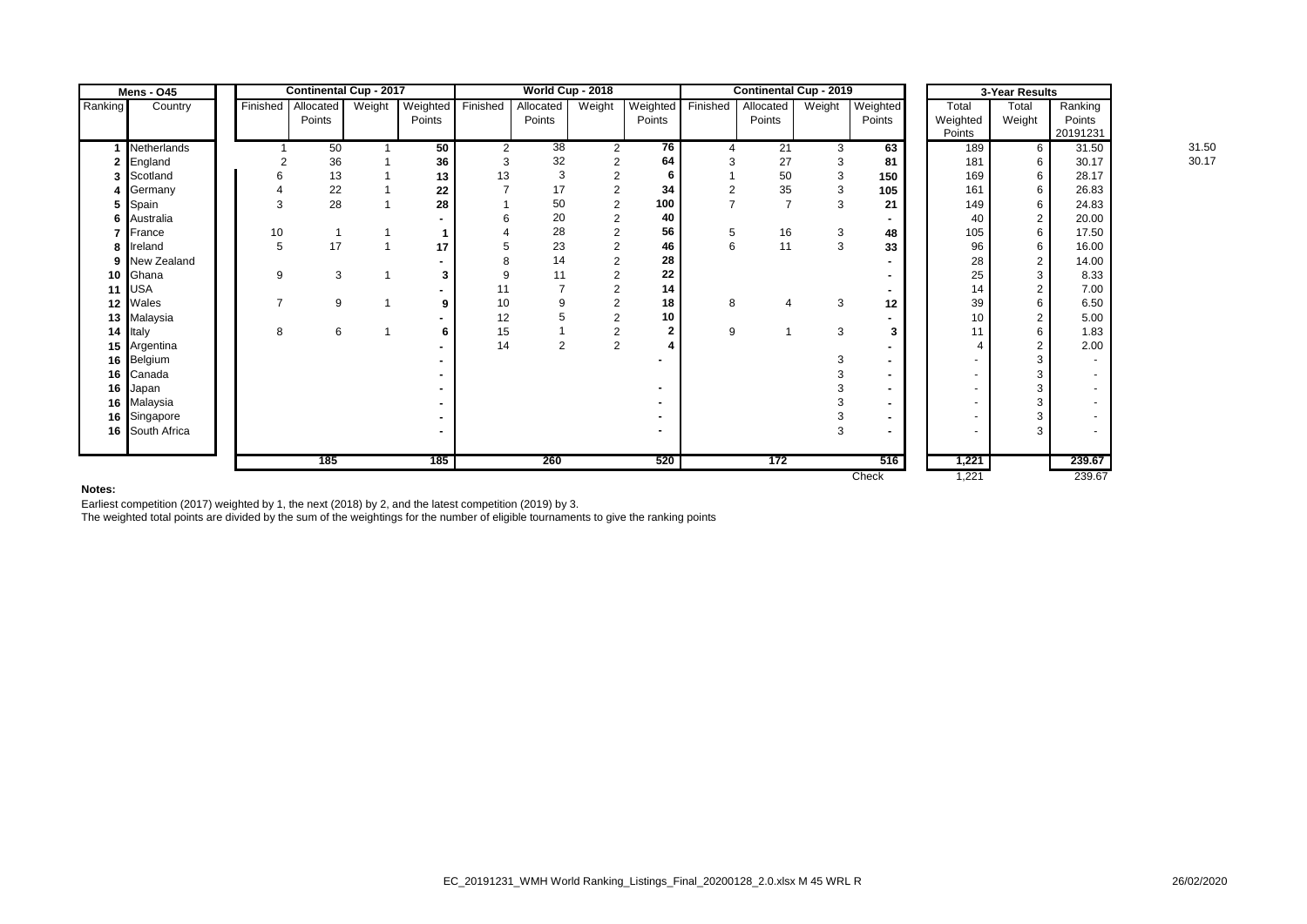|         | Worked Example Based on Mens O45 ranking points 20191231 |                   |                          |                                                          | 4 |
|---------|----------------------------------------------------------|-------------------|--------------------------|----------------------------------------------------------|---|
| Seeding | Country                                                  | Ranking<br>Points | Region Division A Reason |                                                          |   |
|         |                                                          | 20191231          |                          |                                                          |   |
|         | 5 Spain                                                  | 24.83 E           |                          | 1 Current World Champions                                |   |
|         | 1 Netherlands                                            | 31.50 E           |                          | 2 Highest ranked at last world cup                       |   |
|         | 6 Australia                                              | 20.00 AO          |                          | 2 Highest ranked at last world cup                       |   |
|         | 10 Ghana                                                 | 8.33 AP           |                          | 2 Highest ranked at last world cup                       |   |
|         | 3 Scotland                                               | 28.17 E           |                          | 3 Current CC Champions                                   |   |
|         | 9 New Zealand                                            | 14.00 AO          |                          | 4 2nd highest ranked at last world cup - no regional cup |   |
|         | <b>11 USA</b>                                            | 7.00 AP           |                          | 4 2nd highest ranked at last world cup - no regional cup |   |
|         | 2 England                                                | 30.17 E           |                          | 5 Highest ranked not otherwised qualified country        |   |
|         | 4 Germany                                                | 26.83 E           |                          |                                                          |   |
|         | 7 France                                                 | 17.50 E           |                          |                                                          |   |
|         | 8 Ireland                                                | 16.00 E           |                          |                                                          |   |
|         | 12 Wales                                                 | 6.50 E            |                          |                                                          |   |
|         | 13 Malaysia                                              | 5.00 AO           |                          |                                                          |   |
|         | 14 Italy                                                 | 1.83 E            |                          |                                                          |   |
|         | 15 Argentina                                             | 2.00 AP           |                          |                                                          |   |
|         | 16 Belgium                                               | 0.00 E            |                          |                                                          |   |
|         | 16 Canada                                                | $0.00$ AP         |                          |                                                          |   |
|         | 16 Japan                                                 | $0.00$ AO         |                          |                                                          |   |
|         | 16 Malaysia                                              | $0.00$ AO         |                          |                                                          |   |
|         | 16 Singapore                                             | $0.00$ AO         |                          |                                                          |   |
|         | 16 South Africa                                          | $0.00$ AP         |                          |                                                          |   |
|         |                                                          |                   |                          |                                                          |   |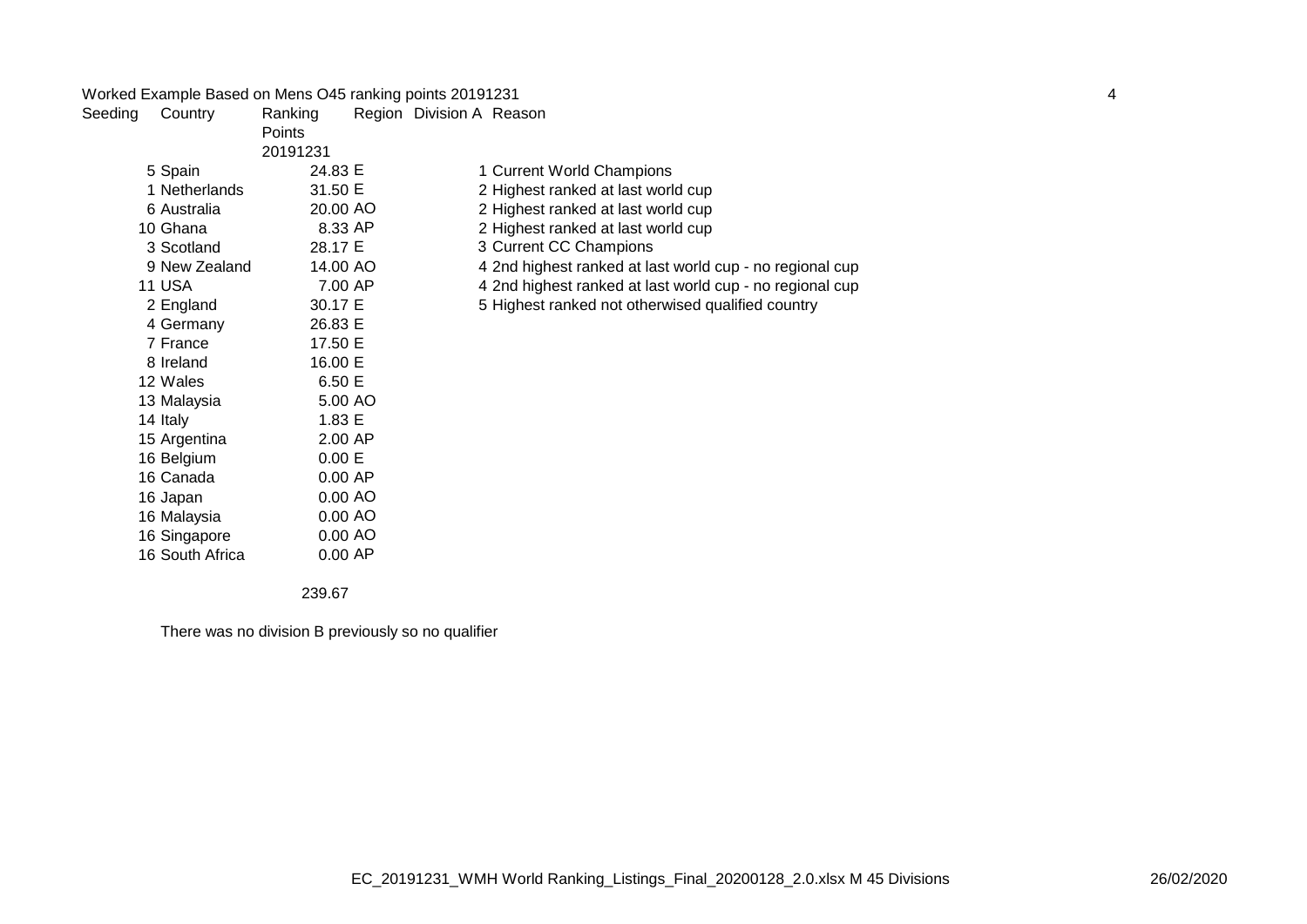|          | Womens - O50    |          | Continental Cup - 2017 |        |                    |                | World Cup - 2018    |                         |                    |          | Continental Cup - 2019 |             |                    |                             | 3-Year Results  |                                   |
|----------|-----------------|----------|------------------------|--------|--------------------|----------------|---------------------|-------------------------|--------------------|----------|------------------------|-------------|--------------------|-----------------------------|-----------------|-----------------------------------|
| Ranking  | Country         | Finished | Allocated<br>Points    | Weight | Weighted<br>Points | Finished       | Allocated<br>Points | Weight                  | Weighted<br>Points | Finished | Allocated<br>Points    | Weight      | Weighted<br>Points | Total<br>Weighted<br>Points | Total<br>Weight | <b>Ranking Points</b><br>20191231 |
|          | 1 Netherlands   |          | 50                     |        | 50                 | 5              | 24                  | $\overline{2}$          | 48                 |          | 50                     | 3           | 150                | 248                         |                 | 6<br>41.33                        |
|          | 2England        |          | 28                     |        | 28                 | 3              | 33                  | $\overline{c}$          | 66                 | 2        | 33                     | 3           | 99                 |                             | 193             | 32.17<br>6                        |
|          | 3 Ireland       |          | 17                     |        | 17 <sub>1</sub>    |                | 50                  | $\overline{\mathbf{c}}$ | 100                | 3        | 24                     | $\mathsf 3$ | 72                 |                             | 189             | 31.50<br>6                        |
|          | 4lAustralia     | 5        | 3.5                    |        | 3.5                | 2              | 39                  | $\overline{c}$          | 78                 |          |                        |             |                    | 81.5                        |                 | 27.17<br>3                        |
|          | 5 Scotland      |          | 11                     |        | 11                 | $\overline{4}$ | 29                  | $\overline{2}$          | 58                 | 4        | 18                     | 3           | 54                 |                             | 123             | 20.50<br>6                        |
| 6USA     |                 |          |                        |        |                    | $\overline{7}$ | 18                  | $\overline{c}$          | 36                 |          |                        |             |                    |                             | 36              | 18.00<br>$\overline{2}$           |
|          | 7 Argentina     |          |                        |        |                    | 8              | 15                  | $\overline{\mathbf{c}}$ | 30                 |          |                        |             |                    |                             | 30              | 15.00<br>$\overline{2}$           |
|          | 8 New Zealand   |          |                        |        |                    | 9              | 12                  | $\overline{\mathbf{c}}$ | 24                 |          |                        |             |                    |                             | 24              | 12.00<br>2                        |
|          | 9 Wales         | 5        | 3.5                    | 1      | 3.5                | 6              | 21                  | $\overline{2}$          | 42                 | 6        | 8                      | 3           | 24                 | 69.5                        |                 | 11.58<br>6                        |
|          | 10 Germany      |          |                        |        |                    | 11             | 8                   | $\overline{2}$          | 16                 | 5        | 13                     | $\mathsf 3$ | 39                 |                             | 55              | 11.00<br>5                        |
|          | 11 South Africa |          |                        |        |                    | 10             | 10                  | $\overline{c}$          | 20                 |          |                        |             |                    |                             | 20              | 10.00<br>$\overline{2}$           |
| 12 Chile |                 |          |                        |        |                    | 13             | 4                   | $\overline{\mathbf{c}}$ |                    |          |                        |             |                    |                             | 8               | 4.00<br>$\overline{2}$            |
|          | 13 Canada       |          |                        |        |                    | 14             | 3                   | $\overline{c}$          |                    |          |                        |             |                    |                             | 6               | 3.00<br>$\overline{2}$            |
| 14 Italy |                 |          |                        |        |                    | 16             |                     | $\overline{2}$          |                    | 7        | 4                      | 3           | 12                 |                             | 14              | 2.80                              |
| 15 Spain |                 |          |                        |        |                    | 12             | 6                   | $\overline{2}$          | 12                 |          | 0                      | 3           | 0                  |                             | 12              | 2.40<br>5                         |
|          | 16 France       |          |                        |        |                    | 15             | 2                   | $\overline{2}$          |                    | 8        |                        | 3           |                    |                             | $\overline{7}$  | 5<br>1.40                         |
|          | 17Belgium       |          |                        |        |                    |                |                     |                         |                    |          |                        |             |                    |                             |                 |                                   |
| 17 Japan |                 |          |                        |        |                    |                |                     |                         |                    |          |                        |             |                    |                             |                 |                                   |
|          | 17 Malaysia     |          |                        |        |                    |                |                     |                         |                    |          |                        |             |                    |                             |                 |                                   |
|          | 17 Singapore    |          |                        |        |                    |                |                     |                         |                    |          |                        |             |                    |                             |                 |                                   |
|          |                 |          | 113                    |        | 113                |                | 275                 |                         | 550                |          | 151                    |             | 453                | 1116                        |                 | 243.85                            |
|          |                 |          |                        |        |                    |                |                     |                         |                    |          |                        |             | Check              | 1116                        |                 | 243.43                            |

Earliest competition (2017) weighted by 1, the next (2018) by 2, and the latest competition (2019) by 3.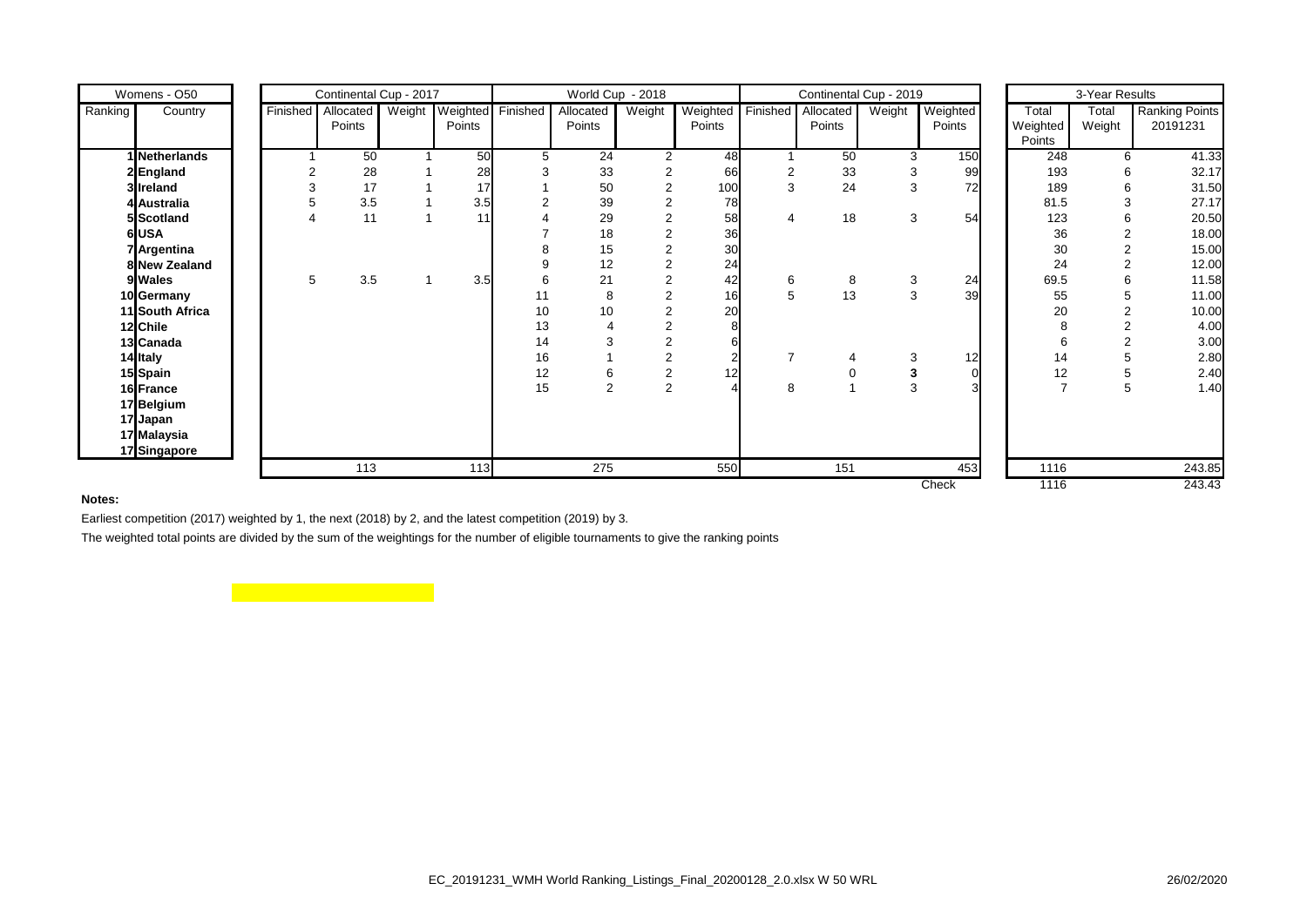| Worked Example Based on Womens O50 ranking points 20191231 |           |                          |                                                          | 4 |
|------------------------------------------------------------|-----------|--------------------------|----------------------------------------------------------|---|
| Seeding Country                                            | Ranking   | Region Division A Reason |                                                          |   |
|                                                            | Points    |                          |                                                          |   |
|                                                            | 20191231  |                          |                                                          |   |
| 3 Ireland                                                  | 31.50 E   |                          | 1 Current World Champions                                |   |
| 2 England                                                  | 32.17 E   |                          | 2 Highest ranked at last world cup                       |   |
| 4 Australia                                                | 27.17 AO  |                          | 2 Highest ranked at last world cup                       |   |
| 6 USA                                                      | 18.00 AP  |                          | 2 Highest ranked at last world cup                       |   |
| 1 Netherlands                                              | 41.33 E   |                          | 3 Current CC Champions                                   |   |
| 7 Argentina                                                | 15.00 AP  |                          | 4 2nd highest ranked at last world cup - no regional cup |   |
| 8 New Zealand                                              | 11.58 AO  |                          | 4 2nd highest ranked at last world cup - no regional cup |   |
| 5 Scotland                                                 | 20.50 E   |                          | 5 Highest ranked not otherwised qualified country        |   |
| 9 Wales                                                    | 11.58 E   |                          |                                                          |   |
| 10 Germany                                                 | 11.00 E   |                          |                                                          |   |
| 11 South Africa                                            | 10.00 AP  |                          |                                                          |   |
| 12 Chile                                                   | 4.00 AP   |                          |                                                          |   |
| 13 Canada                                                  | 3.00 AP   |                          |                                                          |   |
| 14 Italy                                                   | 2.80 E    |                          |                                                          |   |
| 15 Spain                                                   | 2.40 E    |                          |                                                          |   |
| 16 France                                                  | 1.40 E    |                          |                                                          |   |
| 17 Belgium                                                 | 0.00 E    |                          |                                                          |   |
| 17 Japan                                                   | $0.00$ AO |                          |                                                          |   |
| 17 Malaysia                                                | $0.00$ AO |                          |                                                          |   |
| 17 Singapore                                               | $0.00$ AO |                          |                                                          |   |
|                                                            | 243.43    |                          |                                                          |   |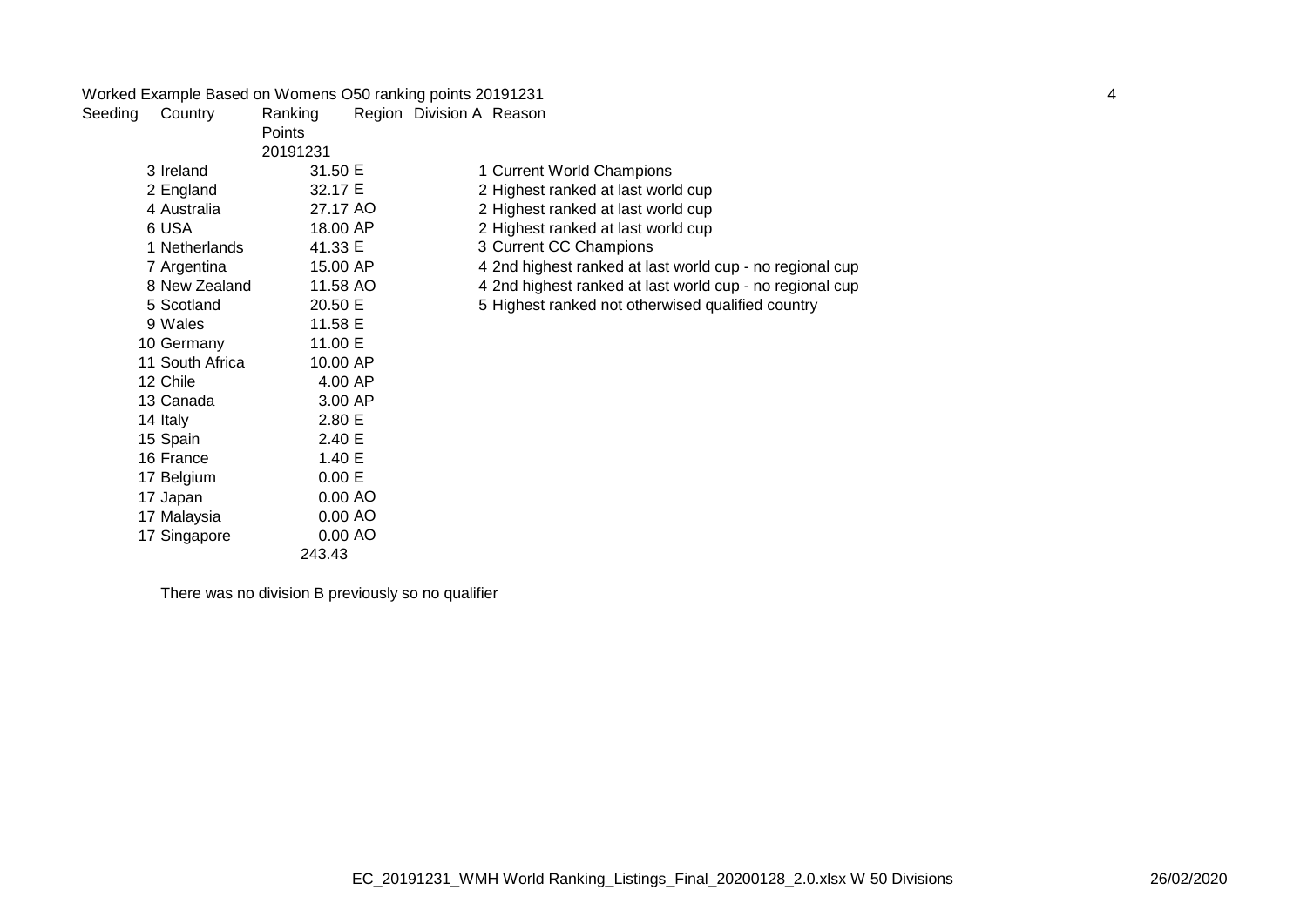|         | <b>Mens - 050</b> |          | <b>Continental Cup - 2017</b> |        |          |          |           | World Cup - 2018 |          |          | <b>Continental Cup - 2019</b> |        |          |          | 3-Year Results |          |
|---------|-------------------|----------|-------------------------------|--------|----------|----------|-----------|------------------|----------|----------|-------------------------------|--------|----------|----------|----------------|----------|
| Ranking | Country           | Finished | Allocated                     | Weight | Weighted | Finished | Allocated | Weight           | Weighted | Finished | Allocated                     | Weight | Weighted | Total    | Total          | Ranking  |
|         |                   |          | Points                        |        | Points   |          | Points    |                  | Points   |          | Points                        |        | Points   | Weighted | Weight         | Points   |
|         |                   |          |                               |        |          |          |           |                  |          |          |                               |        |          | Points   |                | 20191231 |
|         | <b>Australia</b>  |          |                               |        |          |          | 50        | $\overline{2}$   | 100      |          |                               |        |          | 100      |                | 50.00    |
|         | 2 Netherlands     | 3        | 27                            |        | 27       |          | 39        |                  | 78       |          | 50                            | 3      | 150      | 255      | 6              | 42.50    |
|         | 3 Germany         |          | 35                            |        | 35       |          | 33        | $\mathfrak{p}$   | 66       |          | 36                            | 3      | 108      | 209      |                | 34.83    |
|         | 4 England         |          | 50                            |        | 50       |          | 29        | $\overline{2}$   | 58       |          | 28                            | 3      | 84       | 192      | 6              | 32.00    |
|         | 5 Ireland         | 5        | 16                            |        | 16       | 5        | 24        | $\overline{2}$   | 48       |          | 22                            | 3      | 66       | 130      | 6              | 21.67    |
|         | 6 New Zealand     |          |                               |        |          | 6        | 21        | 2                | 42       |          |                               |        |          | 42       |                | 21.00    |
|         | 7 Scotland        |          | 21                            |        | 21       |          | 12        | $\overline{2}$   | 24       |          | 17                            | 3      | 51       | 96       | 6              | 16.00    |
|         | 8 Spain           | 6        | 11                            |        | 11       |          | 18        | $\overline{2}$   | 36       |          | 9                             | 3      | 27       | 74       | 6              | 12.33    |
|         | 9 South Africa    |          |                               |        |          | 10       | 10        | $\overline{2}$   | 20       |          |                               |        |          | 20       | 2              | 10.00    |
|         | 10 Wales          | 9        |                               |        |          | 12       | 6         | 2                | 12       | 6        | 13                            | 3      | 39       | 52       | 6              | 8.67     |
| 11      | <b>France</b>     | 8        |                               |        |          | 8        | 15        | c                | 30       |          |                               | 3      | 9        | 43       | 6              | 7.17     |
|         | 12 Italy          |          |                               |        |          | 13       |           | 2                | 8        | 8        |                               |        | 18       | 33       | 6              | 5.50     |
|         | 13 JUSA           |          |                               |        |          | 11       | 8         |                  | 16       | 10       |                               | 3      | 3        | 19       |                | 3.80     |
|         | 14 Canada         |          |                               |        |          | 14       |           | $\sim$           | 6        |          |                               |        |          |          |                | 3.00     |
|         | 15 Zimbabwe       |          |                               |        |          | 15       |           |                  |          |          |                               |        |          |          |                | 2.00     |
|         | 16 Argentina      |          |                               |        |          | 16       |           | 2                |          |          |                               |        |          |          |                | 1.00     |
|         |                   |          |                               |        |          |          |           |                  |          |          |                               |        |          |          |                |          |
|         |                   |          | 172                           |        | 172      |          | 275       |                  | 550      |          | 185                           |        | 555      | 1,277    |                | 271.47   |
|         |                   |          |                               |        |          |          |           |                  |          |          |                               |        | Check    | 1,277    |                | 271.47   |

Earliest competition (2017) weighted by 1, the next (2018) by 2, and the latest competition (2019) by 3.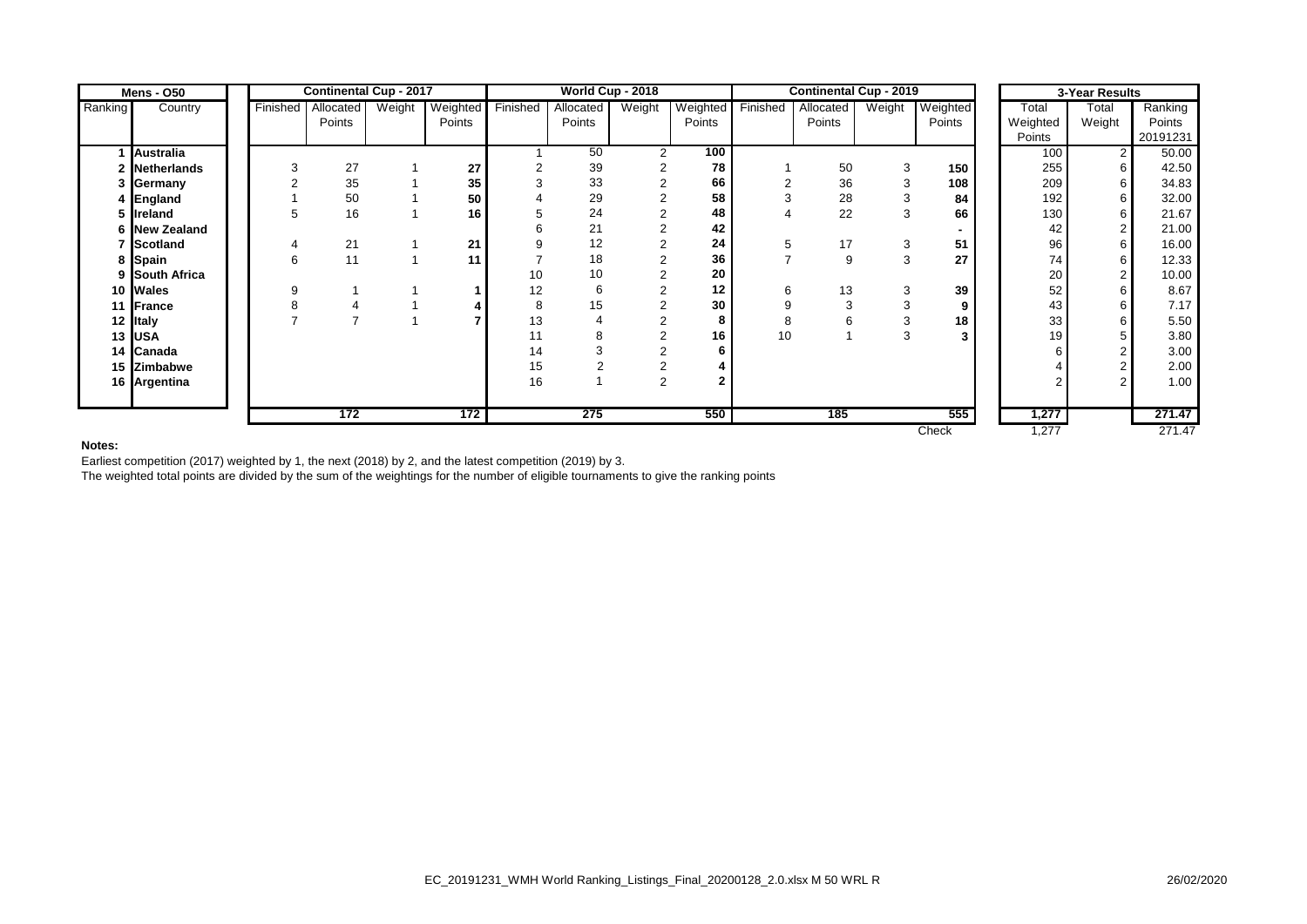| Seeding | Country        | Ranking<br><b>Points</b> |         | Region Division A Reason |                                                                               |
|---------|----------------|--------------------------|---------|--------------------------|-------------------------------------------------------------------------------|
|         |                | 20191231                 |         |                          |                                                                               |
|         | 1 Australia    | 50.00 AO                 |         |                          | 1 Current World Champions. There was no division B previously so no qualifier |
|         | 2 Netherlands  | 42.50 E                  |         |                          | 2 Highest ranked at last world cup                                            |
|         | 6 New Zealand  | 21.00 AO                 |         |                          | 2 Highest ranked at last world cup                                            |
|         | 9 South Africa | 10.00 AP                 |         |                          | 2 Highest ranked at last world cup                                            |
|         | 3 Germany      | 34.83 E                  |         |                          | 4 Highest in last CC not otherwise qualified country                          |
|         | 4 England      | 32.00 E                  |         |                          | 5 Highest ranked not otherwise qualified country                              |
|         | 5 Ireland      | 21.67 E                  |         |                          | 5 Next highest ranked not otherwise qualified country                         |
|         | 7 Scotland     | 16.00 E                  |         |                          | 5 Next highest ranked not otherwise qualified country                         |
|         | 8 Spain        | 12.33 E                  |         |                          |                                                                               |
|         | 10 Wales       | 8.67 E                   |         |                          |                                                                               |
|         | 11 France      | 7.17 E                   |         |                          |                                                                               |
|         | 12 Italy       | 5.50 E                   |         |                          |                                                                               |
|         | 13 USA         | 3.80 AP                  |         |                          | 2nd highest ranking - do not qualify for Division A as not in top 12.         |
|         | 14 Canada      | $3.00$ AP                |         |                          |                                                                               |
|         | 15 Zimbabwe    |                          | 2.00 AP |                          |                                                                               |
|         | 16 Argentina   |                          | 1.00 AP |                          |                                                                               |
|         |                |                          |         |                          |                                                                               |

AO would have been entitled to a third team in division A if they had another team in the top 12 in the WRL. The USA miss out on Division A as they are not in the top 12.

If the AO and AP teams had been in the top 12 Ireland and Scotland would have missed out on division A. There was no division B previously so no qualifier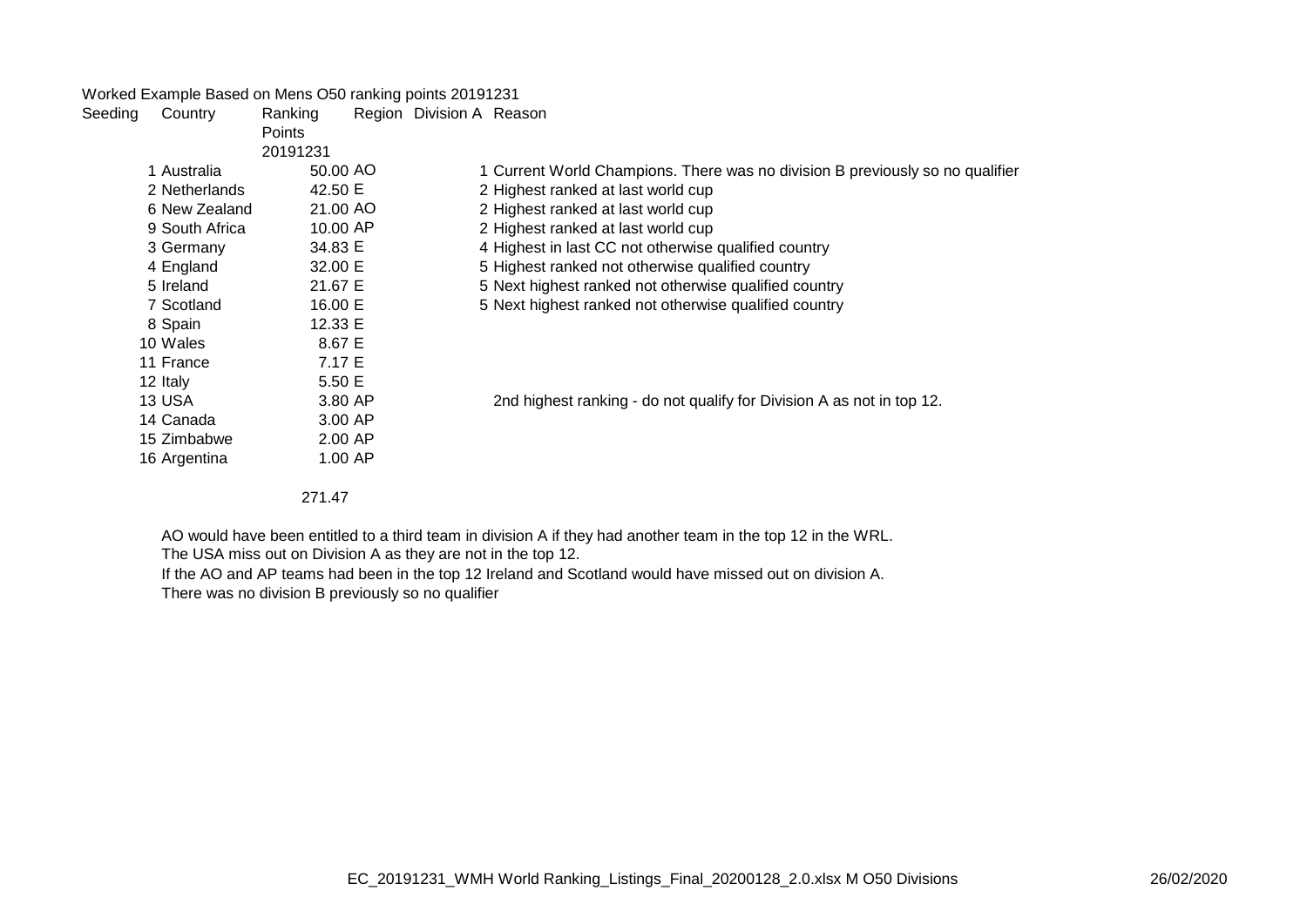| Womens - O55                                                                                                                                                                                         | Continental Cup - 2017                          |        |                    |                                         | World Cup - 2018                                   |                                                                                                                                                                |                                         |                                                 | Continental Cup - 2019         |                                                                       |                                  |                             | 3-Year Results                                              |                                                                                                                                |
|------------------------------------------------------------------------------------------------------------------------------------------------------------------------------------------------------|-------------------------------------------------|--------|--------------------|-----------------------------------------|----------------------------------------------------|----------------------------------------------------------------------------------------------------------------------------------------------------------------|-----------------------------------------|-------------------------------------------------|--------------------------------|-----------------------------------------------------------------------|----------------------------------|-----------------------------|-------------------------------------------------------------|--------------------------------------------------------------------------------------------------------------------------------|
| Ranking<br>Country                                                                                                                                                                                   | Finished Allocated<br>Points                    | Weight | Weighted<br>Points | Finished                                | Allocated<br>Points                                | Weight                                                                                                                                                         | Weighted Finished<br>Points             |                                                 | Allocated<br>Points            | Weight                                                                | Weighted<br>Points               | Total<br>Weighted<br>Points | Total<br>Weight                                             | <b>Ranking Points</b><br>20191231                                                                                              |
| 1England<br>2 Australia<br>3 Scotland<br>4 Netherlands<br>5 Ireland<br>6 Wales<br>7 New Zealand<br>8USA<br>9 Canada<br>10 Germany<br>11 Argentina<br>11 Belgium<br>11 France<br>11 Italy<br>11 Japan | 50<br>13<br>3<br>6<br>25<br>$\overline{2}$<br>5 |        | 50<br>13<br>25     | $\overline{2}$<br>3<br>5<br>6<br>8<br>9 | 50<br>35<br>27<br>16<br>21<br>11<br>$\overline{ }$ | $\overline{2}$<br>$\overline{c}$<br>$\overline{2}$<br>$\overline{c}$<br>$\overline{2}$<br>$\overline{2}$<br>$\overline{2}$<br>$\overline{2}$<br>$\overline{2}$ | 100<br>70<br>54<br>32<br>42<br>22<br>14 | $\overline{2}$<br>3<br>5<br>$\overline{4}$<br>6 | 50<br>28<br>17<br>6<br>11<br>1 | $\mathbf{3}$<br>3<br>$\mathsf 3$<br>$\mathbf{3}$<br>$\mathbf{3}$<br>3 | 150<br>84<br>51<br>18<br>33<br>3 | 300<br>151                  | 70<br>2<br>89<br>85<br>56<br>14<br>8<br>$\overline{2}$<br>3 | 50.00<br>6<br>35.00<br>25.17<br>6<br>14.83<br>6<br>14.17<br>6<br>6<br>9.33<br>2<br>7.00<br>2<br>4.00<br>2<br>1.00<br>3<br>1.00 |
| 11 Malaysia<br>11 Singapore<br>11 South Africa<br>11 Spain                                                                                                                                           | 95                                              |        | 95                 |                                         | 172                                                |                                                                                                                                                                | 344                                     |                                                 | 113                            |                                                                       | 339<br>Check                     | 778<br>778                  |                                                             | 161.50<br>161.50                                                                                                               |

Earliest competition (2017) weighted by 1, the next (2018) by 2, and the latest competition (2019) by 3.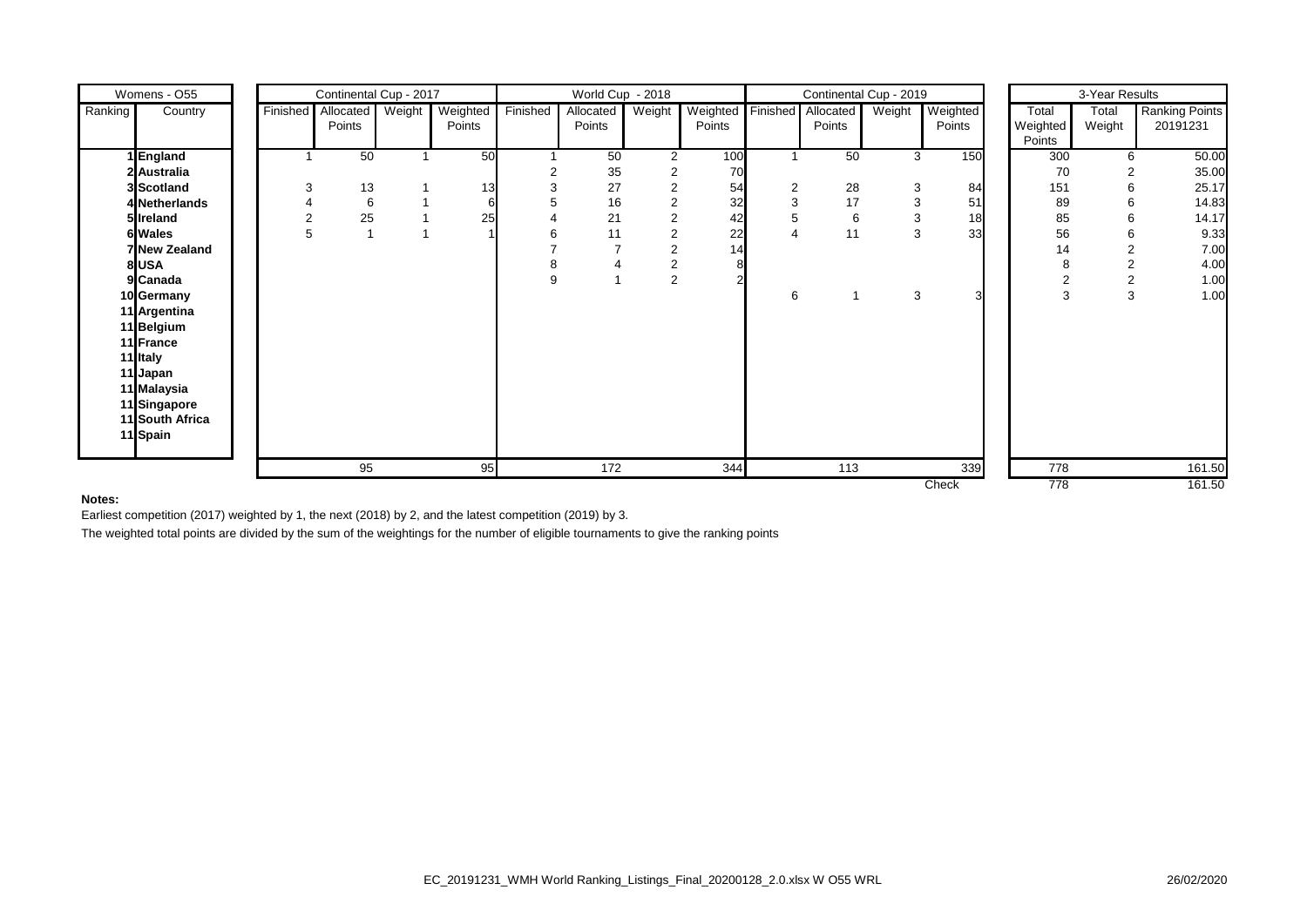|         | Worked Example Based on Womens O55 ranking points 20191231 |           |                          |                                                          | 4 |
|---------|------------------------------------------------------------|-----------|--------------------------|----------------------------------------------------------|---|
| Seeding | Country                                                    | Ranking   | Region Division A Reason |                                                          |   |
|         |                                                            | Points    |                          |                                                          |   |
|         |                                                            | 20191231  |                          |                                                          |   |
|         | 1 England                                                  | 50.00 E   |                          | 1 Current World Champions                                |   |
|         | 2 Australia                                                | 35.00 AO  |                          | 2 Highest ranked at last world cup                       |   |
|         | 3 Scotland                                                 | 25.17 E   |                          | 2 Highest ranked at last world cup                       |   |
|         | 8 USA                                                      | 4.00 AP   |                          | 2 Highest ranked at last world cup                       |   |
|         | 4 Netherlands                                              | 14.83 E   |                          | 4 Highest in last CC not otherwised qualified country    |   |
|         | 7 New Zealand                                              | 7.00 AO   |                          | 4 2nd highest ranked at last world cup - no regional cup |   |
|         | 9 Canada                                                   | 1.00 AP   |                          | 4 2nd highest ranked at last world cup - no regional cup |   |
|         | 5 Ireland                                                  | 14.17 E   |                          | 5 Highest ranked not otherwised qualified country        |   |
|         | 6 Wales                                                    | 9.33 E    |                          |                                                          |   |
|         | 10 Germany                                                 | 1.00 E    |                          |                                                          |   |
|         | 11 Argentina                                               | $0.00$ AP |                          |                                                          |   |
|         | 11 Belgium                                                 | 0.00 E    |                          |                                                          |   |
|         | 11 France                                                  | 0.00 E    |                          |                                                          |   |
|         | 11 Italy                                                   | 0.00 E    |                          |                                                          |   |
|         | 11 Japan                                                   | $0.00$ AO |                          |                                                          |   |
|         | 11 Malaysia                                                | $0.00$ AO |                          |                                                          |   |
|         | 11 Singapore                                               | $0.00$ AO |                          |                                                          |   |
|         | 11 South Africa                                            | $0.00$ AP |                          |                                                          |   |
|         | 11 Spain                                                   | 0.00 E    |                          |                                                          |   |
|         |                                                            | 161.50    |                          |                                                          |   |
|         |                                                            |           |                          |                                                          |   |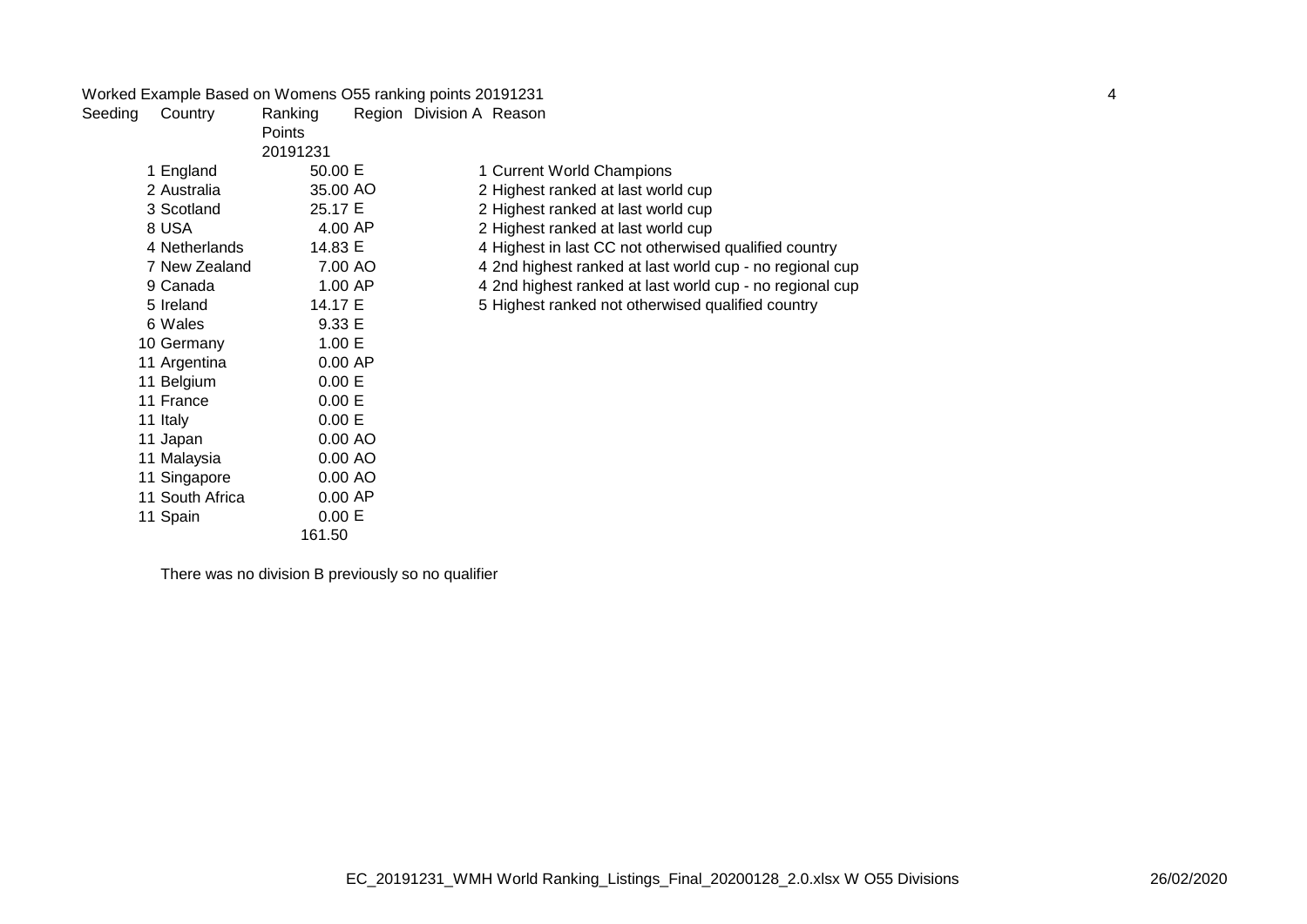|         | <b>Mens - 055</b> |          | <b>Continental Cup - 2017</b> |        |          |          |                 | World Cup - 2018 |          |          | <b>Continental Cup - 2019</b> |        |          |                    | 3-Year Results |                    |
|---------|-------------------|----------|-------------------------------|--------|----------|----------|-----------------|------------------|----------|----------|-------------------------------|--------|----------|--------------------|----------------|--------------------|
| Ranking | Country           | Finished | Allocated                     | Weight | Weighted | Finished | Allocated       | Weight           | Weighted | Finished | Allocated                     | Weight | Weighted | Total              | Total          | Ranking            |
|         |                   |          | Points                        |        | Points   |          | Points          |                  | Points   |          | Points                        |        | Points   | Weighted<br>Points | Weight         | Points<br>20191231 |
|         |                   | 2        | 31                            |        |          | 2        | $\overline{38}$ | 2                | 76       |          | 50                            | 3      |          | 257                | 6              | 42.83              |
|         | Germany           |          |                               |        | 31       |          | 50              | $\overline{2}$   | 100      |          |                               |        | 150      | 226                |                |                    |
|         | 2 England         |          | 21                            |        | 21       |          | 32              |                  | 64       |          | 35                            | 3      | 105      |                    |                | 37.67              |
|         | 3 Netherlands     |          | 50                            |        | 50       | 3        |                 | $\overline{2}$   |          |          | 27                            | 3      | 81       | 195                | 6              | 32.50              |
|         | Australia         |          |                               |        |          | 5        | 23              | $\overline{2}$   | 46       |          |                               |        |          | 46                 |                | 23.00              |
|         | 5 Malaysia        |          |                               |        |          |          | 20              | $\overline{2}$   | 40       |          |                               |        |          | 40                 | 2              | 20.00              |
|         | 6 Spain           |          |                               |        |          |          | 17              | $\overline{2}$   | 34       | 5        | 16                            | 3      | 48       | 82                 |                | 16.40              |
|         | Scotland          | 5        | 10                            |        | 10       | 9        | 11              | $\overline{2}$   | 22       |          | 21                            | 3      | 63       | 95                 | 6              | 15.83              |
|         | 8 Italy           | 6        | 5                             |        | 5        |          | 28              | $\overline{2}$   | 56       | 6        | 11                            | 3      | 33       | 94                 | 6              | 15.67              |
|         | 9 USA             |          |                               |        |          | 8        | 14              | $\overline{2}$   | 28       |          |                               |        |          | 28                 |                | 14.00              |
|         | 10 New Zealand    |          |                               |        |          | 10       | 9               | $\overline{2}$   | 18       |          |                               |        |          | 18                 |                | 9.00               |
| 11      | France            |          |                               |        |          | 11       |                 | $\overline{2}$   | 14       |          |                               | 3      | 21       | 35                 |                | 7.00               |
|         | 12 Wales          | 4        | 15                            |        | 15       | 13       | 3               | $\overline{2}$   | 6        | 8        | 4                             | 3      | 12       | 33                 |                | 5.50               |
|         | 13 Argentina      |          |                               |        |          | 12       |                 | 2                | 10       |          |                               |        |          | 10 <sup>10</sup>   | $\overline{2}$ | 5.00               |
|         | 14 South Africa   |          |                               |        |          | 14       | 2               | 2                |          |          |                               |        |          |                    |                | 2.00               |
| 15      | <b>I</b> reland   | 7        |                               |        |          | 15       |                 | $\overline{2}$   | 2        | 9        |                               | 3      | 3        |                    | 6              | 1.00               |
|         | 16 Belgium        |          |                               |        |          |          |                 |                  |          |          |                               |        |          |                    | 3              |                    |
|         | 16 Canada         |          |                               |        |          |          |                 |                  |          |          |                               |        |          |                    | 3              |                    |
| 16      | Japan             |          |                               |        |          |          |                 |                  |          |          |                               |        |          |                    |                |                    |
|         | 16 Malaysia       |          |                               |        |          |          |                 |                  |          |          |                               |        |          |                    |                |                    |
|         | 16 Singapore      |          |                               |        |          |          |                 |                  |          |          |                               |        |          |                    | 3              |                    |
|         |                   |          |                               |        |          |          |                 |                  |          |          |                               |        |          |                    |                |                    |
|         |                   |          | 133                           |        | 133      |          | 260             |                  | 520      |          | 172                           |        | 516      | 1,169              |                | 247.40             |
|         |                   |          |                               |        |          |          |                 |                  |          |          |                               |        | Check    | 1,169              |                | 247.40             |

Earliest competition (2017) weighted by 1, the next (2018) by 2, and the latest competition (2019) by 3.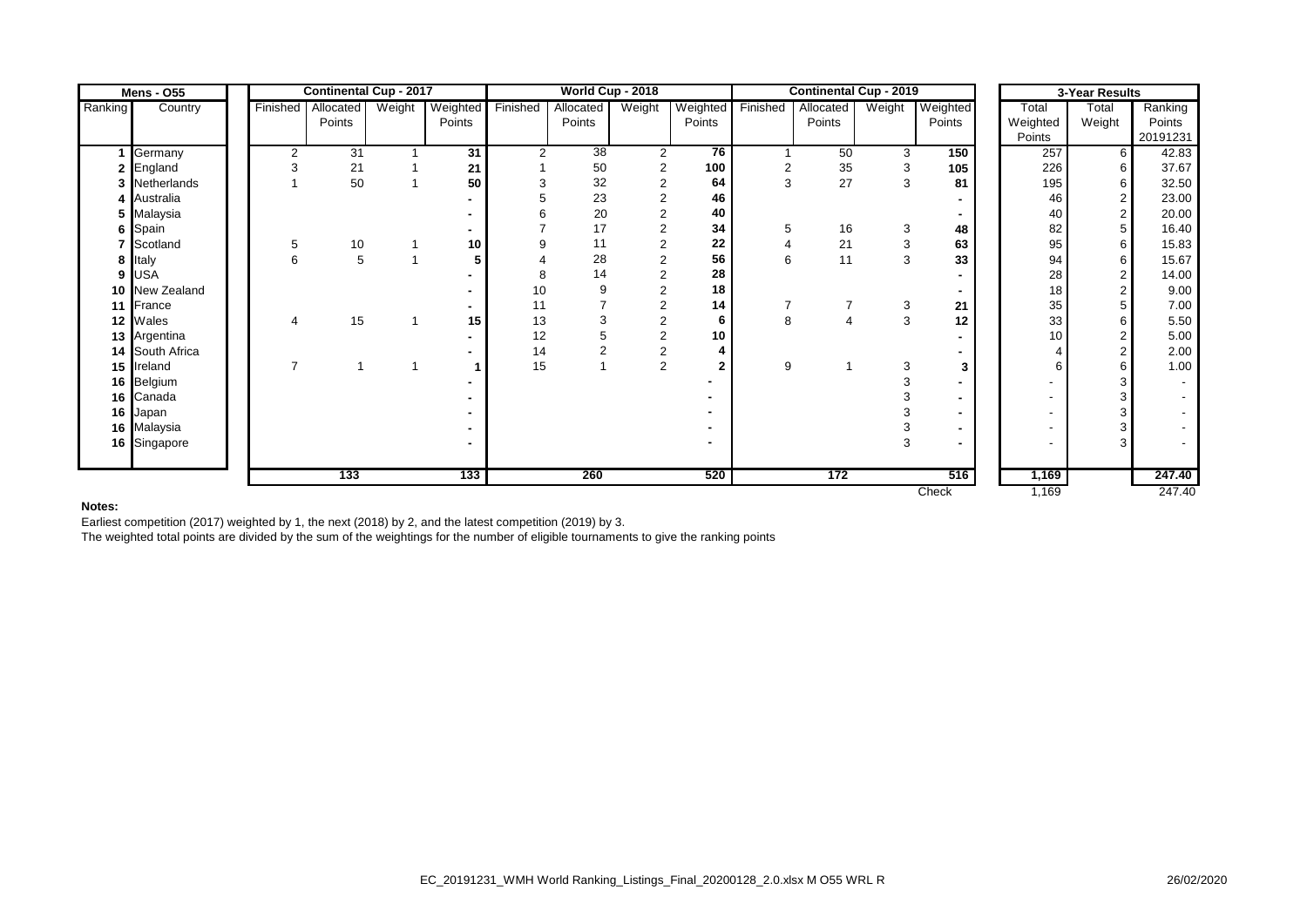|         | Worked Example Based on Mens O55 ranking points 20191231 |                                      |                          |                                                                           | 4 |
|---------|----------------------------------------------------------|--------------------------------------|--------------------------|---------------------------------------------------------------------------|---|
| Seeding | Country                                                  | Ranking<br><b>Points</b><br>20191231 | Region Division A Reason |                                                                           |   |
|         | 2 England                                                | 37.67 E                              |                          | 1 Current World Champions                                                 |   |
|         | 1 Germany                                                | 42.83 E                              |                          | 2 Highest ranked at last world cup                                        |   |
|         | 4 Australia                                              | 23.00 AO                             |                          | 2 Highest ranked at last world cup                                        |   |
|         | 9 USA                                                    | 14.00 AP                             |                          | 2 Highest ranked at last world cup                                        |   |
|         | 3 Netherlands                                            | 32.50 E                              |                          | 4 Highest in last CC not otherwised qualified country                     |   |
|         | 5 Malaysia                                               | 20.00 AO                             |                          | 4 2nd highest ranked at last world cup - no regional cup                  |   |
|         | 6 Spain                                                  | 16.40 E                              |                          | 5 Highest ranked not otherwised qualified country                         |   |
|         | 7 Scotland                                               | 15.83 E                              |                          | 5 Highest ranked not otherwised qualified country                         |   |
|         | 8 Italy                                                  | 15.67 E                              |                          |                                                                           |   |
|         | 10 New Zealand                                           | 9.00 AO                              |                          |                                                                           |   |
|         | 11 France                                                | 7.00 E                               |                          |                                                                           |   |
|         | 12 Wales                                                 | 5.50 E                               |                          |                                                                           |   |
|         | 13 Argentina                                             | 5.00 AP                              |                          | 2nd Highest ranked at last world cup - no regional cup but outside top 12 |   |
|         | 14 South Africa                                          | 2.00 AP                              |                          |                                                                           |   |
|         | 15 Ireland                                               | 1.00 E                               |                          |                                                                           |   |
|         | 16 Belgium                                               | 0.00 E                               |                          |                                                                           |   |
|         | 16 Canada                                                | $0.00$ AP                            |                          |                                                                           |   |
|         | 16 Japan                                                 | $0.00$ AO                            |                          |                                                                           |   |
|         | 16 Malaysia                                              | $0.00$ AO                            |                          |                                                                           |   |
|         | 16 Singapore                                             | $0.00$ AO                            |                          |                                                                           |   |
|         |                                                          |                                      |                          |                                                                           |   |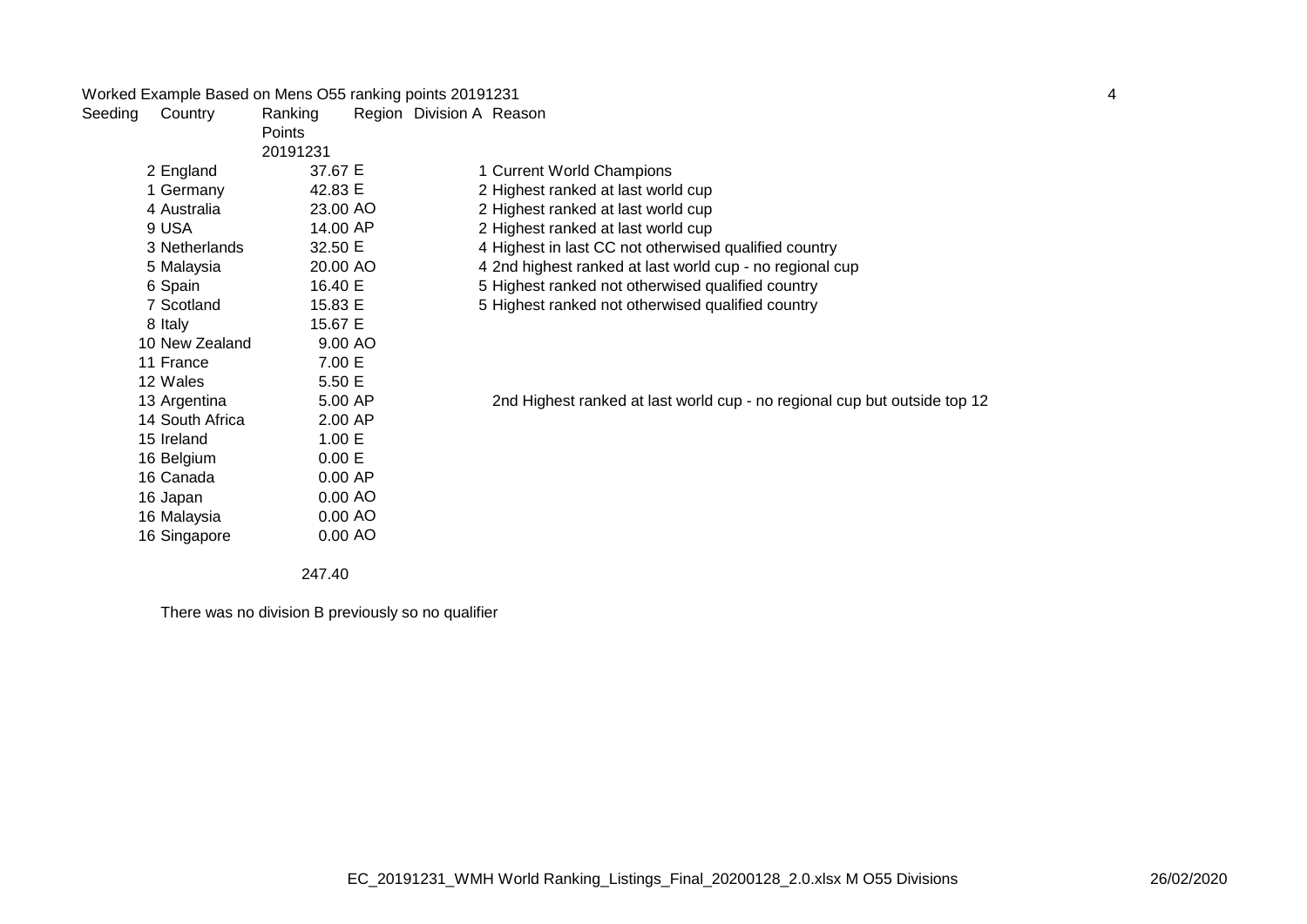|         | Womens O60            |          | Continental Cup - 2017 |        |                    |                | World Cup - 2018    |                |                    |          | Continental Cup - 2019 |        |                    |                             | 3-Year Results  |                                   |
|---------|-----------------------|----------|------------------------|--------|--------------------|----------------|---------------------|----------------|--------------------|----------|------------------------|--------|--------------------|-----------------------------|-----------------|-----------------------------------|
| Ranking | Country               | Finished | Allocated<br>Points    | Weight | Weighted<br>Points | Finished       | Allocated<br>Points | Weight         | Weighted<br>Points | Finished | Allocated<br>Points    | Weight | Weighted<br>Points | Total<br>Weighted<br>Points | Total<br>Weight | <b>Ranking Points</b><br>20191231 |
|         | l England             |          | 50                     |        | 50                 |                | 50                  | 2              | 100                |          | 50                     | 3      | 150                | 300                         | 6               | 50.00                             |
|         | 2 Argentina           |          |                        |        |                    | $\overline{2}$ | 20                  | 2              | 40                 |          |                        |        |                    | 40                          | 2               | 20.00                             |
|         | 3 Wales               |          |                        |        |                    |                |                     |                |                    | 2        | 20                     | 3      | 60                 | 60                          | 3               | 20.00                             |
|         | 4 New Zealand         |          |                        |        |                    | 2              | 15                  | 2              | 30                 |          |                        |        |                    | 30                          | 2               | 15.00                             |
|         | 5 Scotland            | 3        |                        |        |                    | 3              | 10                  | $\overline{2}$ | 20                 | 3        | 10                     | 3      | 30                 | 51                          | 6               | 8.50                              |
|         | 6 Netherlands         | 2        | 15                     |        | 15                 |                |                     | $\overline{2}$ | $\overline{2}$     | 4        | $\overline{1}$         | 3      | 3                  | 20                          | 6               | 3.33                              |
|         | 6 Australia           |          |                        |        |                    | 3              |                     | $\overline{2}$ |                    |          |                        |        |                    | 2                           | 2               | 1.00                              |
|         | 7 Belgium             |          |                        |        |                    |                |                     |                |                    |          |                        |        |                    |                             |                 |                                   |
|         | 7Canada               |          |                        |        |                    |                |                     |                |                    |          |                        |        |                    |                             |                 |                                   |
|         | 7 France              |          |                        |        |                    |                |                     |                |                    |          |                        |        |                    |                             |                 |                                   |
|         | 7Germany              |          |                        |        |                    |                |                     |                |                    |          |                        |        |                    |                             |                 |                                   |
|         | 7 Ireland             |          |                        |        |                    |                |                     |                |                    |          |                        |        |                    |                             |                 |                                   |
|         | 7 Italy               |          |                        |        |                    |                |                     |                |                    |          |                        |        |                    |                             |                 |                                   |
|         | 7 Japan               |          |                        |        |                    |                |                     |                |                    |          |                        |        |                    |                             |                 |                                   |
|         | 7 Malaysia            |          |                        |        |                    |                |                     |                |                    |          |                        |        |                    |                             |                 |                                   |
|         | 7 Singapore           |          |                        |        |                    |                |                     |                |                    |          |                        |        |                    |                             |                 |                                   |
|         | <b>7</b> South Africa |          |                        |        |                    |                |                     |                |                    |          |                        |        |                    |                             |                 |                                   |
|         | 7Spain                |          |                        |        |                    |                |                     |                |                    |          |                        |        |                    |                             |                 |                                   |
|         | 7 USA                 |          |                        |        |                    |                |                     |                |                    |          |                        |        |                    |                             |                 |                                   |
|         |                       |          | 66                     |        | 66                 |                | 97                  |                | 194                |          | 81                     |        | 243                | 503                         |                 | 117.83                            |

WC 2018 4 team competition at WGMA and 3 Team competition at IMHA.

Scored each of them separately.

Only 97 points and not 81+66 (147) as England got 50 at both.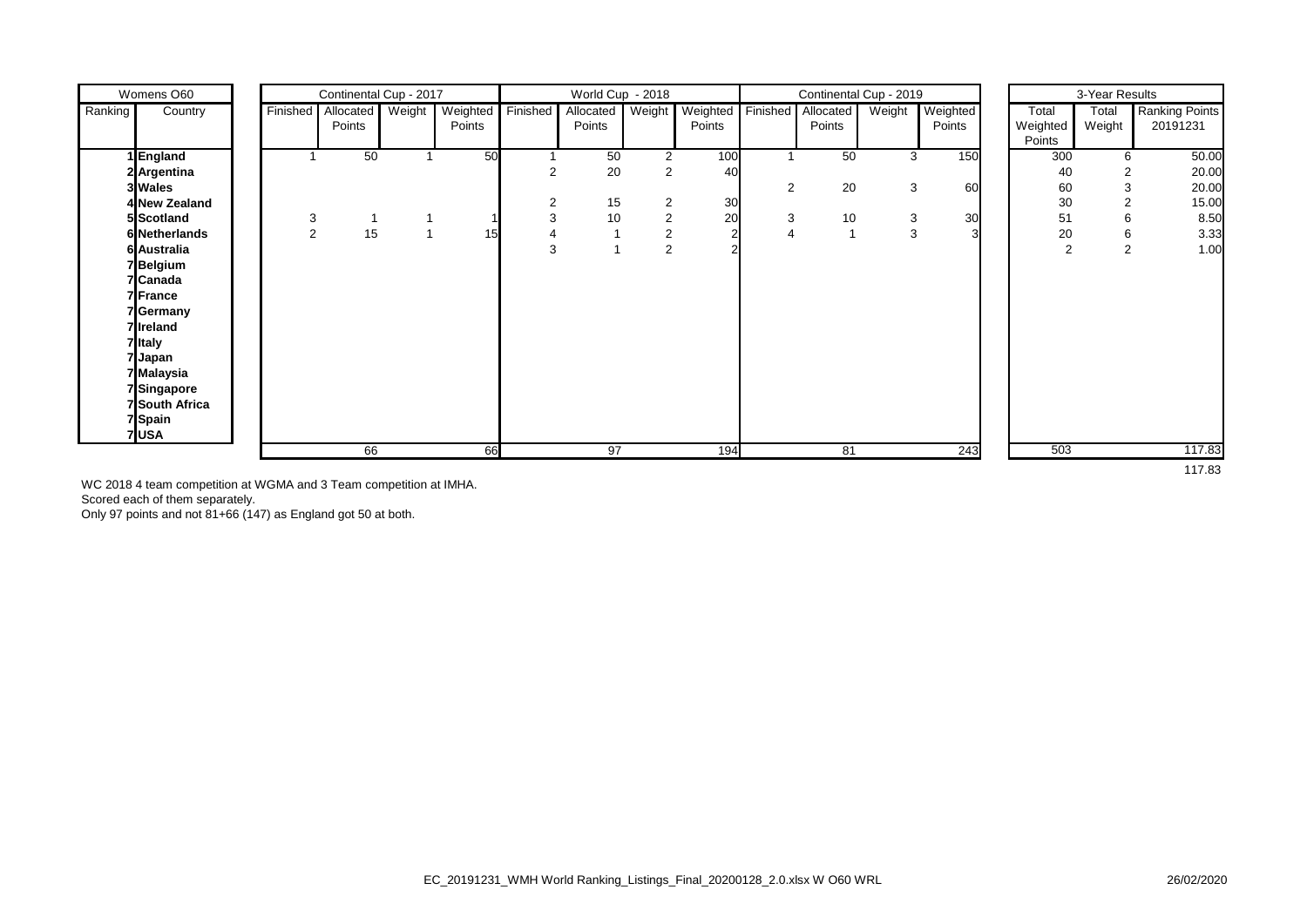|         | Worked Example Based on Womens O60 ranking points 20191231 |           |           |                          |  |
|---------|------------------------------------------------------------|-----------|-----------|--------------------------|--|
| Seeding | Country                                                    | Ranking   |           | Region Division A Reason |  |
|         |                                                            | Points    |           |                          |  |
|         |                                                            | 20191231  |           |                          |  |
|         | 1 England                                                  | 50.00 E   |           |                          |  |
|         | 2 Argentina                                                | 20.00 AP  |           |                          |  |
|         | 3 Wales                                                    | 20.00 E   |           |                          |  |
|         | 4 New Zealand                                              | 15.00 AO  |           |                          |  |
|         | 5 Scotland                                                 | 8.50 E    |           |                          |  |
|         | 6 Netherlands                                              | 3.33 E    |           |                          |  |
|         | 7 Australia                                                |           | 1.00 AO   |                          |  |
|         | 7 Belgium                                                  | 0.00 E    |           |                          |  |
|         | 7 Canada                                                   | $0.00$ AP |           |                          |  |
|         | 7 France                                                   | 0.00 E    |           |                          |  |
|         | 7 Germany                                                  | 0.00 E    |           |                          |  |
|         | 7 Ireland                                                  | 0.00 E    |           |                          |  |
|         | 7 Italy                                                    | 0.00 E    |           |                          |  |
|         | 7 Japan                                                    | $0.00$ AO |           |                          |  |
|         | 7 Malaysia                                                 |           | $0.00$ AO |                          |  |
|         | 7 Singapore                                                | $0.00$ AO |           |                          |  |
|         | 7 South Africa                                             | $0.00$ AP |           |                          |  |
|         | 7 Spain                                                    | 0.00 E    |           |                          |  |
|         | 7 USA                                                      | $0.00$ AP |           |                          |  |
|         |                                                            | 117.83    |           |                          |  |

Insufficient teams for divisions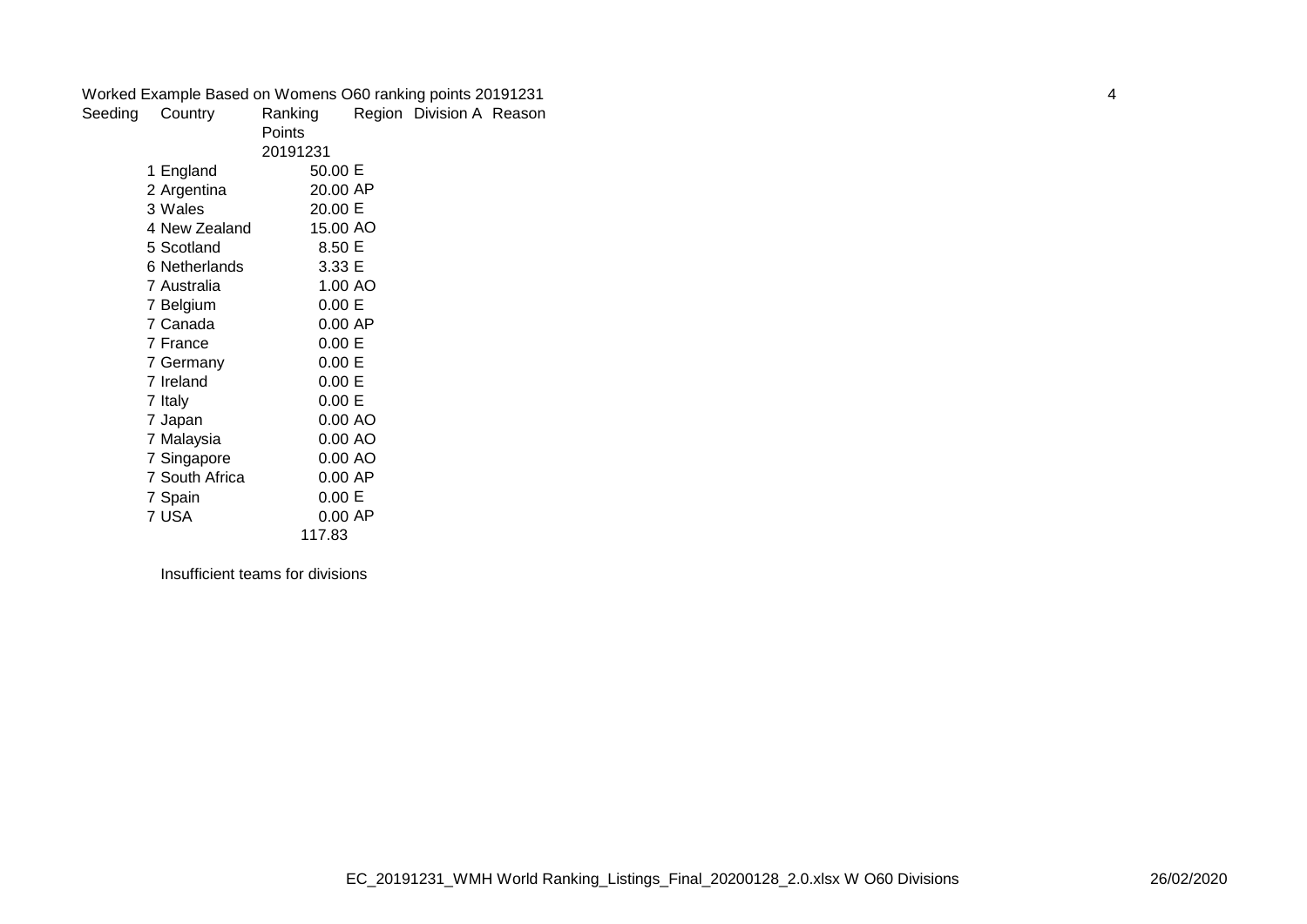| Mens O60           |          | Continental Cup - 2017 |        |                    |          | World Cup - 2018    |                |                             |                | Continental Cup - 2019 |              |                    |                             | 3-Year Results  |                                   |  |
|--------------------|----------|------------------------|--------|--------------------|----------|---------------------|----------------|-----------------------------|----------------|------------------------|--------------|--------------------|-----------------------------|-----------------|-----------------------------------|--|
| Ranking<br>Country | Finished | Allocated<br>Points    | Weight | Weighted<br>Points | Finished | Allocated<br>Points | Weight         | Weighted Finished<br>Points |                | Allocated<br>Points    | Weight       | Weighted<br>Points | Total<br>Weighted<br>Points | Total<br>Weight | <b>Ranking Points</b><br>20191231 |  |
| 1England           |          | 50                     |        | 50                 | 2        | 40                  | 2              | 80                          |                | 50                     | 3            | 150                | 280                         |                 | 46.67<br>6                        |  |
| 2 Netherlands      |          | 36                     |        | 36                 |          | 50                  | 2              | 100                         | 2              | 36                     | $\mathbf{3}$ | 108                | 244                         |                 | 40.67<br>6                        |  |
| 3 Germany          |          | 28                     |        | 28                 | 3        | 34                  | $\overline{2}$ | 68                          | 4              | 22                     | 3            | 66                 | 162                         |                 | 27.00<br>6                        |  |
| 4 Australia        |          |                        |        |                    | 5        | 26                  | $\overline{2}$ | 52                          |                |                        |              |                    |                             | 52              | 26.00<br>$\overline{2}$           |  |
| 5 Scotland         |          | 9                      |        |                    | 6        | 23                  | $\overline{c}$ | 46                          | 3              | 28                     | 3            | 84                 |                             | 139             | 23.17<br>6                        |  |
| 6 New Zealand      |          |                        |        |                    | 8        | 17                  | 2              | 34                          |                |                        |              |                    |                             | 34              | 17.00<br>$\overline{2}$           |  |
| 7Belgium           |          | 17                     |        | 17                 | 10       | 12                  | $\overline{2}$ | 24                          | 5              | 17                     | 3            | 51                 |                             | 92              | 15.33<br>6                        |  |
| 8Spain             |          | 13                     |        | 13                 |          | 30                  | $\overline{c}$ | 60                          | 8              | 6                      | 3            | 18                 |                             | 91              | 15.17<br>6                        |  |
| 9 Wales            |          | 6                      |        |                    |          | 20                  | 2              | 40                          | 6              | 13                     | 3            | 39                 |                             | 85              | 14.17<br>6                        |  |
| 10 Ireland         |          | 22                     |        | 22                 | 9        | 14                  | $\overline{2}$ | 28                          | $\overline{ }$ | 9                      | 3            | 27                 |                             | 77              | 12.83<br>6                        |  |
| 11 Japan           |          |                        |        |                    | 11       | 10                  | 2              | 20                          |                |                        |              |                    |                             | 20              | 10.00<br>2                        |  |
| 12 South Africa    |          |                        |        |                    | 12       | 8                   | $\overline{2}$ | 16                          |                |                        |              |                    |                             | 16              | 8.00<br>⌒                         |  |
| 13USA              |          |                        |        |                    | 13       | 6                   | 2              | 12                          |                |                        |              |                    |                             | 12              | 6.00                              |  |
| 14 Singapore       |          |                        |        |                    | 14       |                     | 2              | 10                          |                |                        |              |                    |                             | 10              | 5.00                              |  |
| 15 Argentina       |          |                        |        |                    | 16       |                     | 2              |                             |                |                        |              |                    |                             | 6               | 3.00<br>2                         |  |
| 16 Italy           | 9        | 3                      |        |                    | 15       |                     | $\overline{2}$ |                             | 10             |                        | 3            |                    |                             | 14              | 2.33<br>6                         |  |
| 17 Canada          |          |                        |        |                    | 17       |                     | 2              |                             |                |                        |              |                    |                             |                 | 2.00<br>2                         |  |
| 18 France          | 10       |                        |        |                    | 18       |                     | $\overline{2}$ | 2                           | 9              | 3                      | 3            | 9                  |                             | 12              | 2.00<br>6                         |  |
| 19 Malaysia        |          |                        |        |                    |          |                     |                |                             |                |                        |              |                    |                             |                 |                                   |  |
|                    |          | 185                    |        | 185                |          | 305                 |                | 610                         |                | 185                    |              | 555                | 1350                        |                 | 276.33                            |  |
|                    |          |                        |        |                    |          |                     |                |                             |                |                        |              | Check              | 1350                        |                 | 276.33                            |  |

Earliest competition (2017) weighted by 1, the next (2018) by 2, and the latest competition (2019) by 3.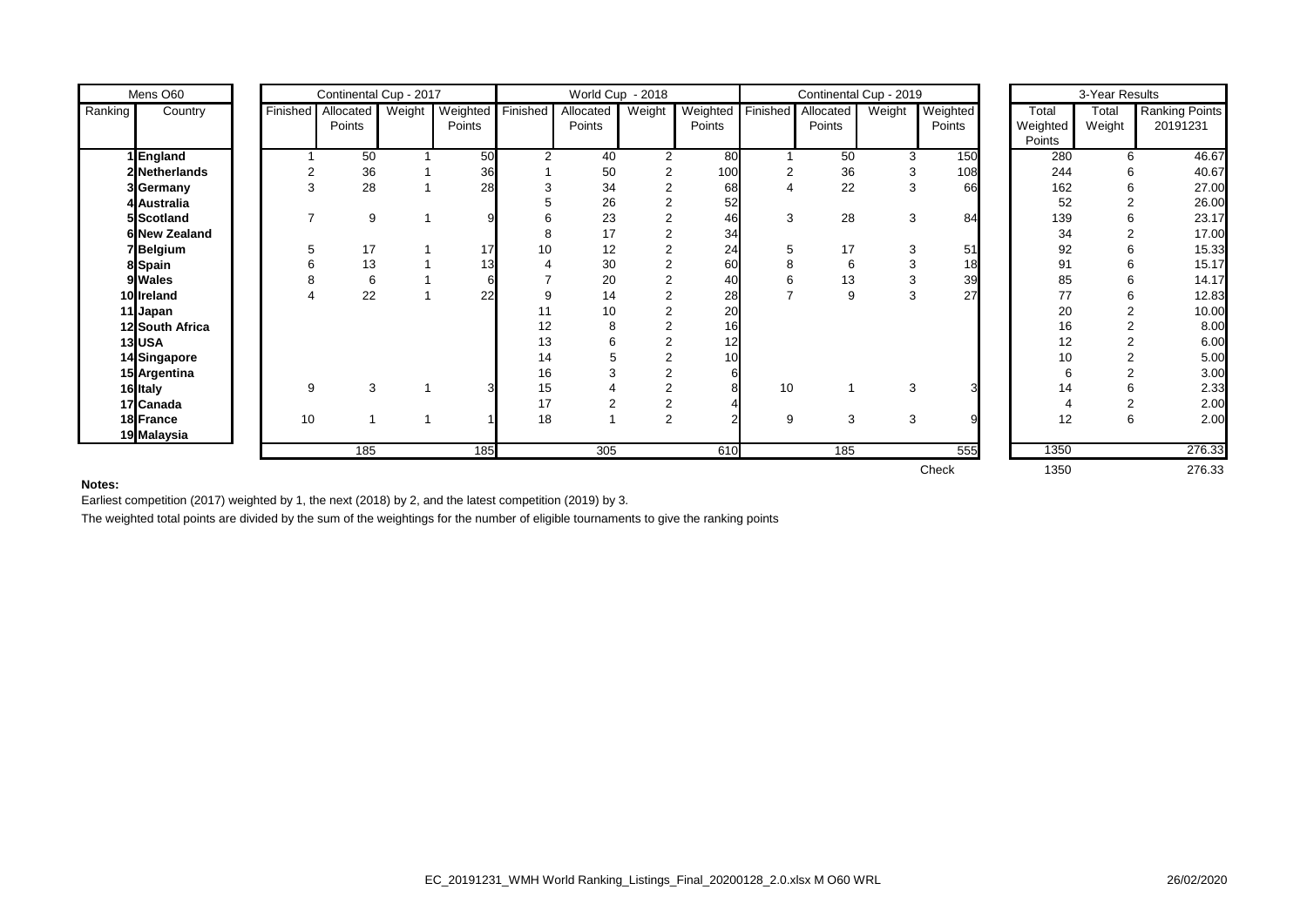|         | Worked Example Based on Mens O60 ranking points 20191231 |           |                          |                                                                       | 4 |
|---------|----------------------------------------------------------|-----------|--------------------------|-----------------------------------------------------------------------|---|
| Seeding | Country                                                  | Ranking   | Region Division A Reason |                                                                       |   |
|         |                                                          | Points    |                          |                                                                       |   |
|         |                                                          | 20191231  |                          |                                                                       |   |
|         | 2 Netherlands                                            | 40.67 E   |                          | 1 Current World Champions                                             |   |
|         | 1 England                                                | 46.67 E   |                          | 2 Highest ranked at last world cup                                    |   |
|         | 4 Australia                                              | 26.00 AO  |                          | 2 Highest ranked at last world cup                                    |   |
|         | 12 South Africa                                          | 8.00 AP   |                          | 2 Highest ranked at last world cup                                    |   |
|         | 5 Scotland                                               | 23.17 E   |                          | 3 Highest in last CC not otherwised qualified country                 |   |
|         | 6 New Zealand                                            | 17.00 AO  |                          | 4 2nd highest ranked in region - no regional cup                      |   |
|         | 3 Germany                                                | 27.00 E   |                          | 5 Highest ranked not otherwised qualified country                     |   |
|         | 7 Belgium                                                | 15.33 E   |                          | 5 Highest ranked not otherwised qualified country                     |   |
|         | 8 Spain                                                  | 15.17 E   |                          |                                                                       |   |
|         | 9 Wales                                                  | 14.17 E   |                          |                                                                       |   |
|         | 10 Ireland                                               | 12.83 E   |                          |                                                                       |   |
|         | 11 Japan                                                 | 10.00 AO  |                          |                                                                       |   |
|         | 13 USA                                                   | 6.00 AP   |                          | 2nd highest ranking - do not qualify for Division A as not in top 12. |   |
|         | 14 Singapore                                             | 5.00 AO   |                          |                                                                       |   |
|         | 15 Argentina                                             | 3.00 AP   |                          |                                                                       |   |
|         | 16 Italy                                                 | 2.33 E    |                          |                                                                       |   |
|         | 17 Canada                                                | 2.00 AP   |                          |                                                                       |   |
|         | 18 France                                                | 2.00 E    |                          |                                                                       |   |
|         | 19 Malaysia                                              | $0.00$ AO |                          |                                                                       |   |
|         |                                                          | 276.33    |                          |                                                                       |   |
|         |                                                          |           |                          |                                                                       |   |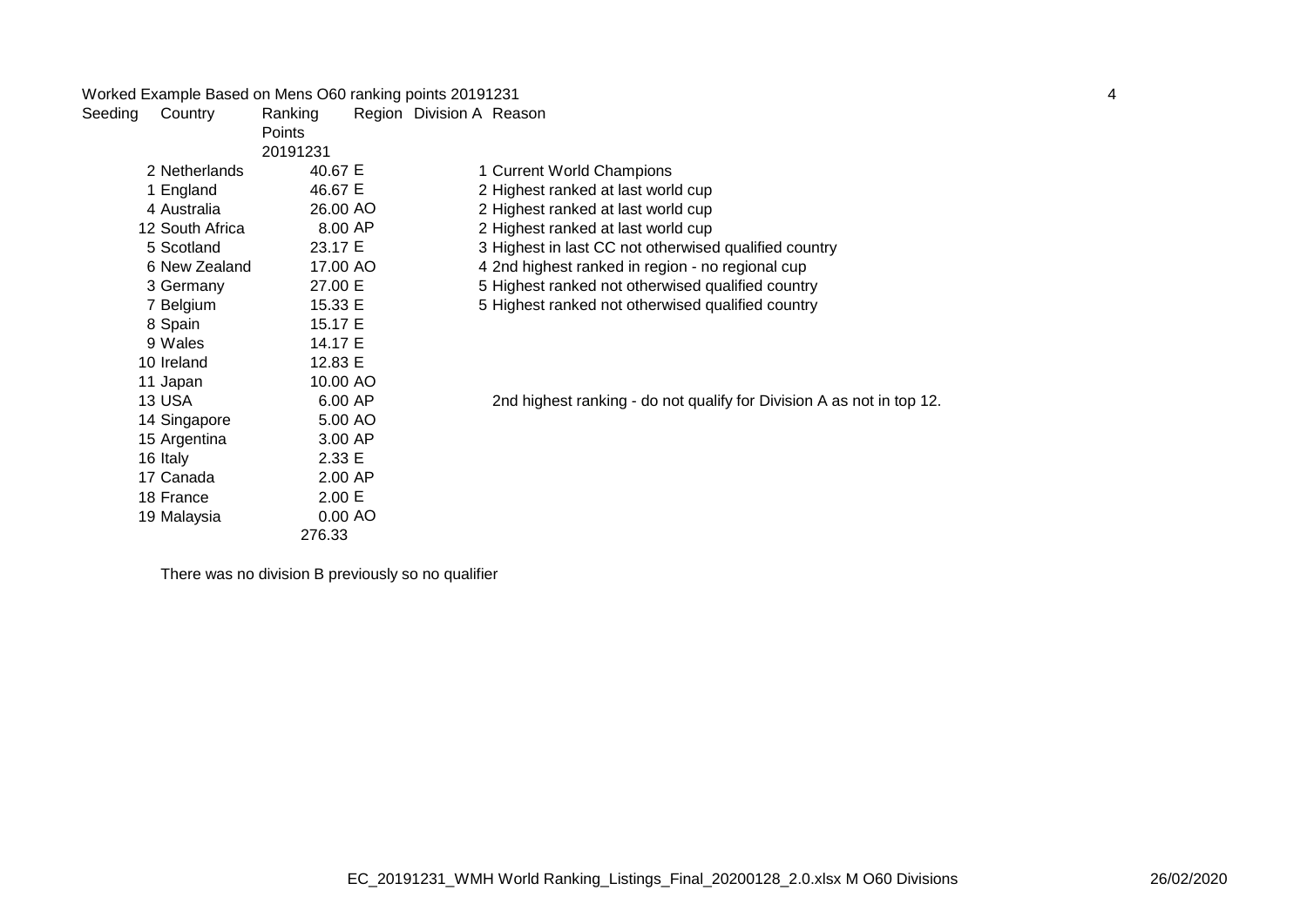|         | Mens O65             |                | Continental Cup - 2017 |        |                    |          | World Cup - 2018    |                |                    |          | Continental Cup - 2019 |              |                    |                             | 3-Year Results  |                                   |
|---------|----------------------|----------------|------------------------|--------|--------------------|----------|---------------------|----------------|--------------------|----------|------------------------|--------------|--------------------|-----------------------------|-----------------|-----------------------------------|
| Ranking | Country              | Finished       | Allocated<br>Points    | Weight | Weighted<br>Points | Finished | Allocated<br>Points | Weight         | Weighted<br>Points | Finished | Allocated<br>Points    | Weight       | Weighted<br>Points | Total<br>Weighted<br>Points | Total<br>Weight | <b>Ranking Points</b><br>20191231 |
|         | 1 Netherlands        |                | 50                     |        | 50                 |          | 16                  | $\overline{2}$ | 32                 |          | 50                     | 3            | 150                | 232                         | 6               | 38.67                             |
|         | 2 Australia          |                |                        |        |                    |          | 38                  | 2              | 76                 |          |                        |              |                    | 76                          | $\overline{2}$  | 38.00                             |
|         | 3England             | 3              | 21                     |        | 21                 |          | 50                  | 2              | 100                | 2        | 35                     | 3            | 105                | 226                         | 6               | 37.67                             |
|         | 4 Wales              |                | 15                     |        | 15                 | 3        | 32                  | $\overline{2}$ | 64                 | 4        | 21                     | $\mathbf{3}$ | 63                 | 142                         | 6               | 23.67                             |
|         | 5 Germany            | $\overline{2}$ | 31                     |        | 31                 | 8        | 13                  | 2              | 26                 | 3        | 27                     | $\mathbf{3}$ | 81                 | 138                         | 6               | 23.00                             |
|         | <b>6 New Zealand</b> |                |                        |        |                    | 5        | 22                  | 2              | 44                 |          |                        |              |                    | 44                          | $\mathbf{2}$    | 22.00                             |
|         | 7 Japan              |                |                        |        |                    | 6        | 19                  | $\overline{2}$ | 38                 |          |                        |              |                    | 38                          | $\overline{2}$  | 19.00                             |
|         | 8 Spain              |                |                        |        |                    |          | 27                  | 2              | 54                 |          | $\overline{7}$         | 3            | 21                 | 75                          | 5               | 15.00                             |
|         | 9 Scotland           | 5              | 10                     |        | 10                 | 10       | 8                   | 2              | 16                 | 5        | 16                     | $\mathsf 3$  | 48                 | 74                          | 6               | 12.33                             |
|         | 10 Ireland           | $\overline{7}$ |                        |        |                    | 11       | 6                   | $\overline{2}$ | 12                 | 6        | 11                     | $\mathsf 3$  | 33                 | 46                          | 6               | 7.67                              |
|         | 11 Belgium           | 6              | 5                      |        |                    | 9        | 10                  | 2              | 20                 | 8        | 4                      | $\mathsf 3$  | 12                 | 37                          | 6               | 6.17                              |
|         | 12 South Africa      |                |                        |        |                    | 12       |                     | 2              |                    |          |                        |              |                    | 8                           | $\mathbf{2}$    | 4.00                              |
|         | 13 France            |                |                        |        |                    | 13       |                     | 2              |                    | 9        |                        | 3            | 3                  |                             | 5               | 1.40                              |
|         | 14 Italy             |                |                        |        |                    | 14       |                     | 2              |                    |          |                        |              |                    | $\overline{2}$              | $\overline{2}$  | 1.00                              |
|         | 15 Argentina         |                |                        |        |                    |          |                     |                |                    |          |                        |              |                    |                             |                 |                                   |
|         | 15 Canada            |                |                        |        |                    |          |                     |                |                    |          |                        |              |                    |                             |                 |                                   |
|         | 15 Malaysia          |                |                        |        |                    |          |                     |                |                    |          |                        |              |                    |                             |                 |                                   |
|         | 15 Singapore         |                |                        |        |                    |          |                     |                |                    |          |                        |              |                    |                             |                 |                                   |
|         | 15USA                |                |                        |        |                    |          |                     |                |                    |          |                        |              |                    |                             |                 |                                   |
|         |                      |                | 133                    |        | 133                |          | 248                 |                | 496                |          | 172                    |              | 516                | 1145                        |                 | 249.57                            |
|         |                      |                |                        |        |                    |          |                     |                |                    |          |                        |              | Check              | 1145                        |                 | 249.57                            |

Earliest competition (2017) weighted by 1, the next (2018) by 2, and the latest competition (2019) by 3.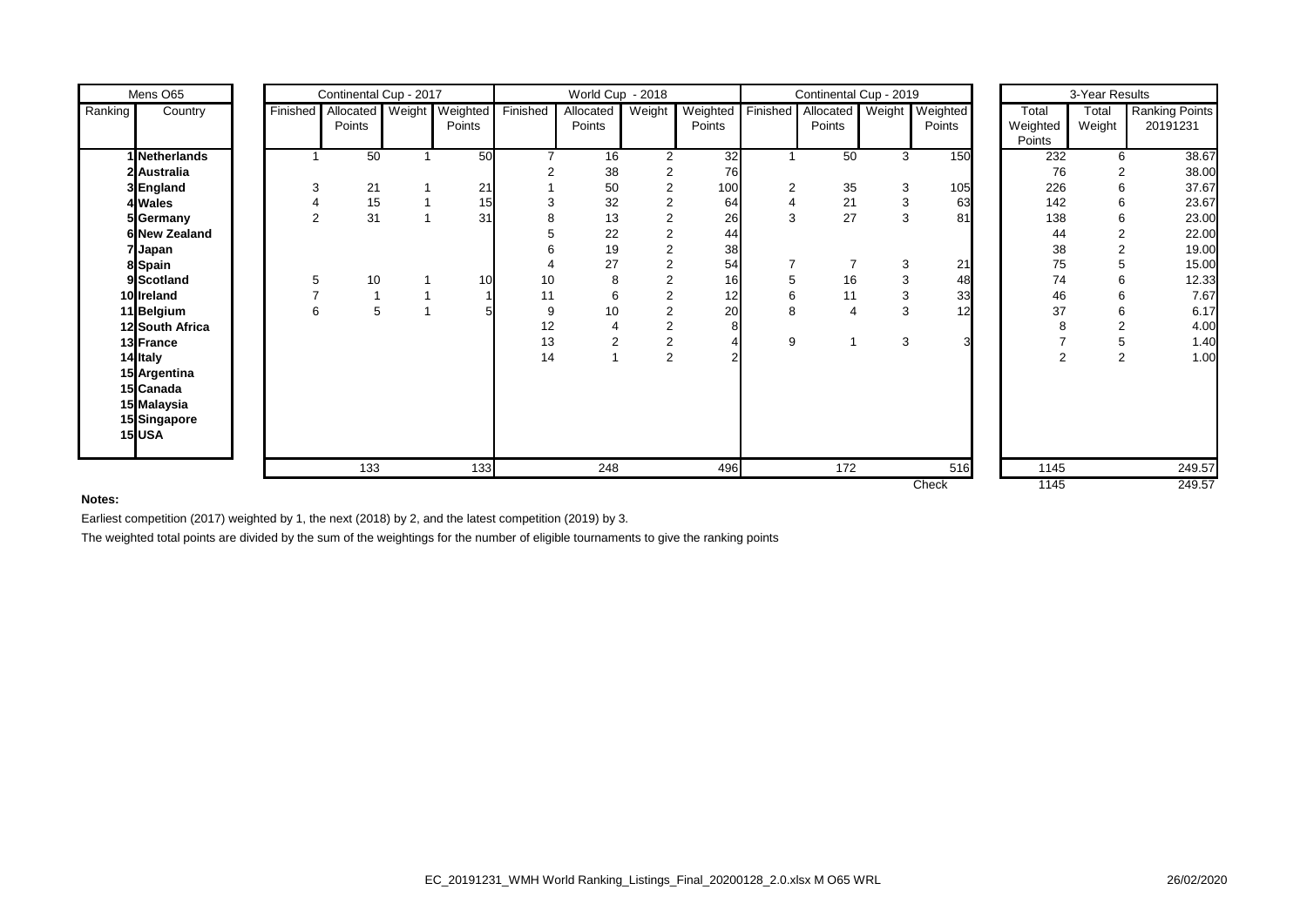|                                                                                                                                                                                                                                                            |                                                                                                                                                                                                           | Worked Example Based on Mens O65 ranking points 20191231                                                                                                                                                                                                                                                                                         | 4 |
|------------------------------------------------------------------------------------------------------------------------------------------------------------------------------------------------------------------------------------------------------------|-----------------------------------------------------------------------------------------------------------------------------------------------------------------------------------------------------------|--------------------------------------------------------------------------------------------------------------------------------------------------------------------------------------------------------------------------------------------------------------------------------------------------------------------------------------------------|---|
| Seeding<br>Country                                                                                                                                                                                                                                         | Ranking<br>Points<br>20191231                                                                                                                                                                             | Region Division A Reason                                                                                                                                                                                                                                                                                                                         |   |
| 3 England<br>2 Australia<br>4 Wales<br>12 South Africa<br>1 Netherlands<br>6 New Zealand<br>5 Germany<br>7 Japan<br>8 Spain<br>9 Scotland<br>10 Ireland<br>11 Belgium<br>13 France<br>14 Italy<br>15 Argentina<br>15 Canada<br>15 Malaysia<br>15 Singapore | 37.67 E<br>38.00 AO<br>23.67 E<br>4.00 AP<br>38.67 E<br>22.00 AO<br>23.00 E<br>19.00 AO<br>15.00 E<br>12.33 E<br>7.67 E<br>6.17 E<br>1.40 E<br>1.00 E<br>$0.00$ AP<br>$0.00$ AP<br>$0.00$ AO<br>$0.00$ AO | 1 Current World Champions<br>2 Highest ranked at last world cup<br>2 Highest ranked at last world cup<br>2 Highest ranked at last world cup<br>3 Continental Champions<br>4 2nd highest ranked at last world cup - no regional cup<br>4 Highest in last CC not otherwised qualified country<br>5 Highest ranked not otherwised qualified country |   |

249.57

15 USA 0.00 AP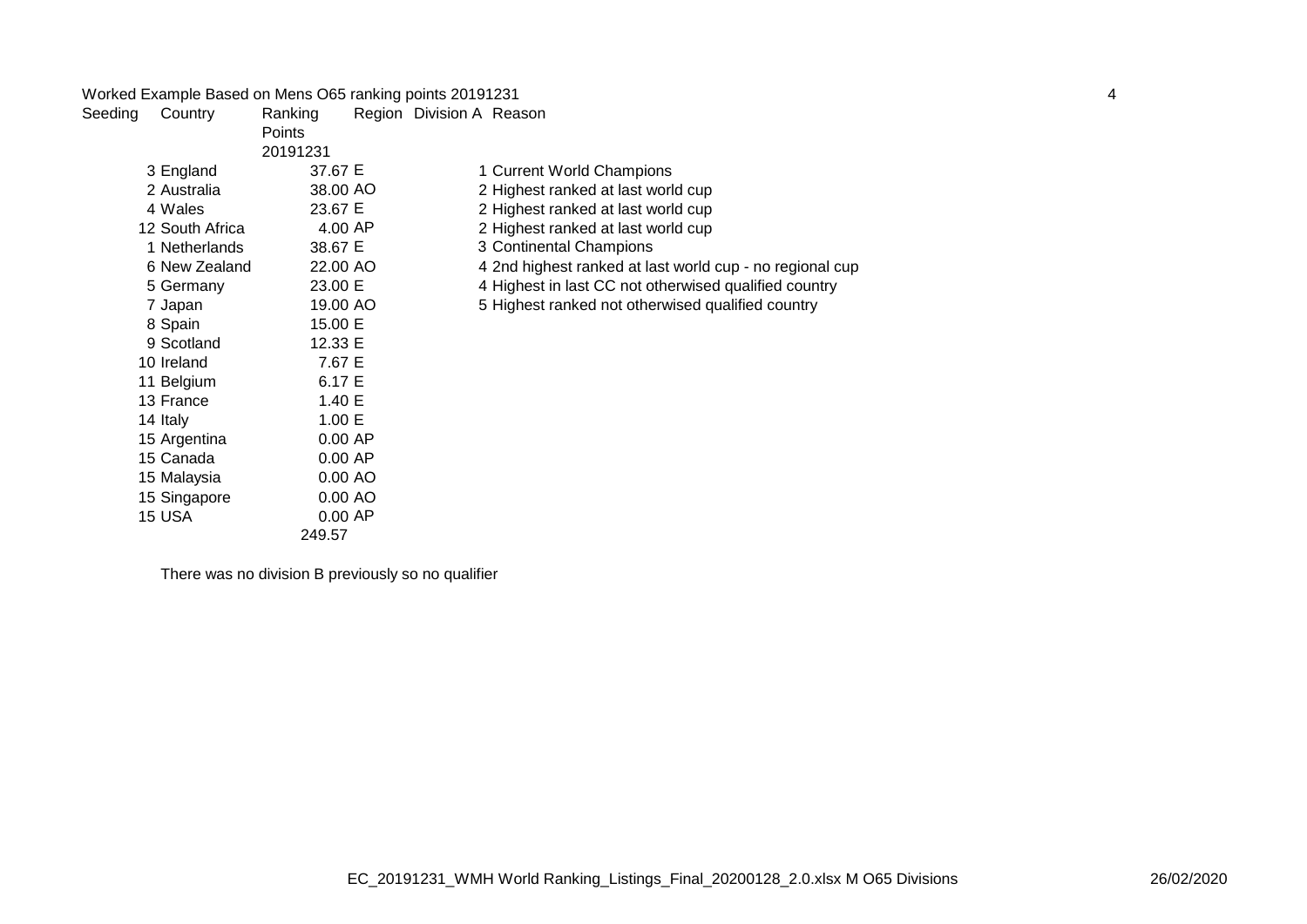| Mens O70                                                                                                   |          | Continental Cup - 2017 |        |                               |                      |                     | World Cup - 2018                          |                             |                     | Continental Cup - 2019 |        |                    |                             | 3-Year Results                   |                                   |
|------------------------------------------------------------------------------------------------------------|----------|------------------------|--------|-------------------------------|----------------------|---------------------|-------------------------------------------|-----------------------------|---------------------|------------------------|--------|--------------------|-----------------------------|----------------------------------|-----------------------------------|
| Ranking<br>Country                                                                                         | Finished | Allocated<br>Points    | Weight | <b>Weight</b><br>ed<br>Points | Finished             | Allocated<br>Points | Weight                                    | Weighted Finished<br>Points |                     | Allocated<br>Points    | Weight | Weighted<br>Points | Total<br>Weighted<br>Points | Total<br>Weight                  | <b>Ranking Points</b><br>20191231 |
| l England<br>2 Australia                                                                                   |          | 50                     |        | 50                            | $\overline{2}$       | 50<br>36            | $\overline{2}$<br>2                       | 100<br>72                   | 1                   | 50                     | 3      | 150                | 300<br>72                   | 6<br>$\overline{2}$              | 50.00<br>36.00                    |
| 3 Netherlands<br>4 Germany                                                                                 | 2<br>3   | 28<br>17               |        | 28<br>17                      | 3                    | 29<br>24            | $\overline{\mathbf{c}}$<br>$\overline{2}$ | 58<br>48                    | 2<br>3              | 33<br>24               | 3<br>3 | 99<br>72           | 185<br>137                  | 6<br>6                           | 30.83<br>22.83                    |
| 5 Wales<br><b>6</b> South Africa                                                                           |          | 11                     |        | 11                            | 5<br>6               | 19<br>15            | $\overline{\mathbf{c}}$<br>$\sqrt{2}$     | 38<br>30                    | 4                   | 18                     | 3      | 54                 | 103<br>30                   | 6<br>$\overline{2}$              | 17.17<br>15.00                    |
| 7 Italy                                                                                                    |          |                        |        |                               | 10<br>$\overline{7}$ | 3                   | 2                                         | 6                           | 5                   | 13                     | 3      | 39                 | 45                          | 5                                | 9.00                              |
| 8Belgium<br>9 Scotland                                                                                     | 6<br>5   | 6                      |        |                               | 8                    | 11<br>8             | $\overline{2}$<br>$\overline{2}$          | 22<br>16                    | 6<br>$\overline{7}$ | 8<br>4                 | 3<br>3 | 24<br>12           | 47<br>34                    | 6<br>6                           | 7.83<br>5.67                      |
| 10 Japan<br>11 Argentina                                                                                   |          |                        |        |                               | 9<br>11              | 5                   | $\sqrt{2}$<br>$\overline{2}$              | 10                          |                     |                        |        |                    | 10<br>$\sqrt{2}$            | $\overline{2}$<br>$\overline{2}$ | 5.00<br>1.00                      |
| 12 Ireland<br>13 Canada<br>13 France<br>13 Malaysia<br>13 New Zealand<br>13 Singapore<br>13 Spain<br>13USA |          |                        |        |                               |                      |                     |                                           |                             | 8                   | $\mathbf 1$            | 3      | 31                 | 3                           | 3                                | 1.00                              |
|                                                                                                            |          | 113                    |        | $113$                         |                      | 201                 |                                           | 402                         |                     | 151                    |        | 453                | 968                         |                                  | 201.33                            |
|                                                                                                            |          |                        |        |                               |                      |                     |                                           |                             |                     |                        |        | Check              | 968                         |                                  | 201.33                            |

Earliest competition (2017) weighted by 1, the next (2018) by 2, and the latest competition (2019) by 3.